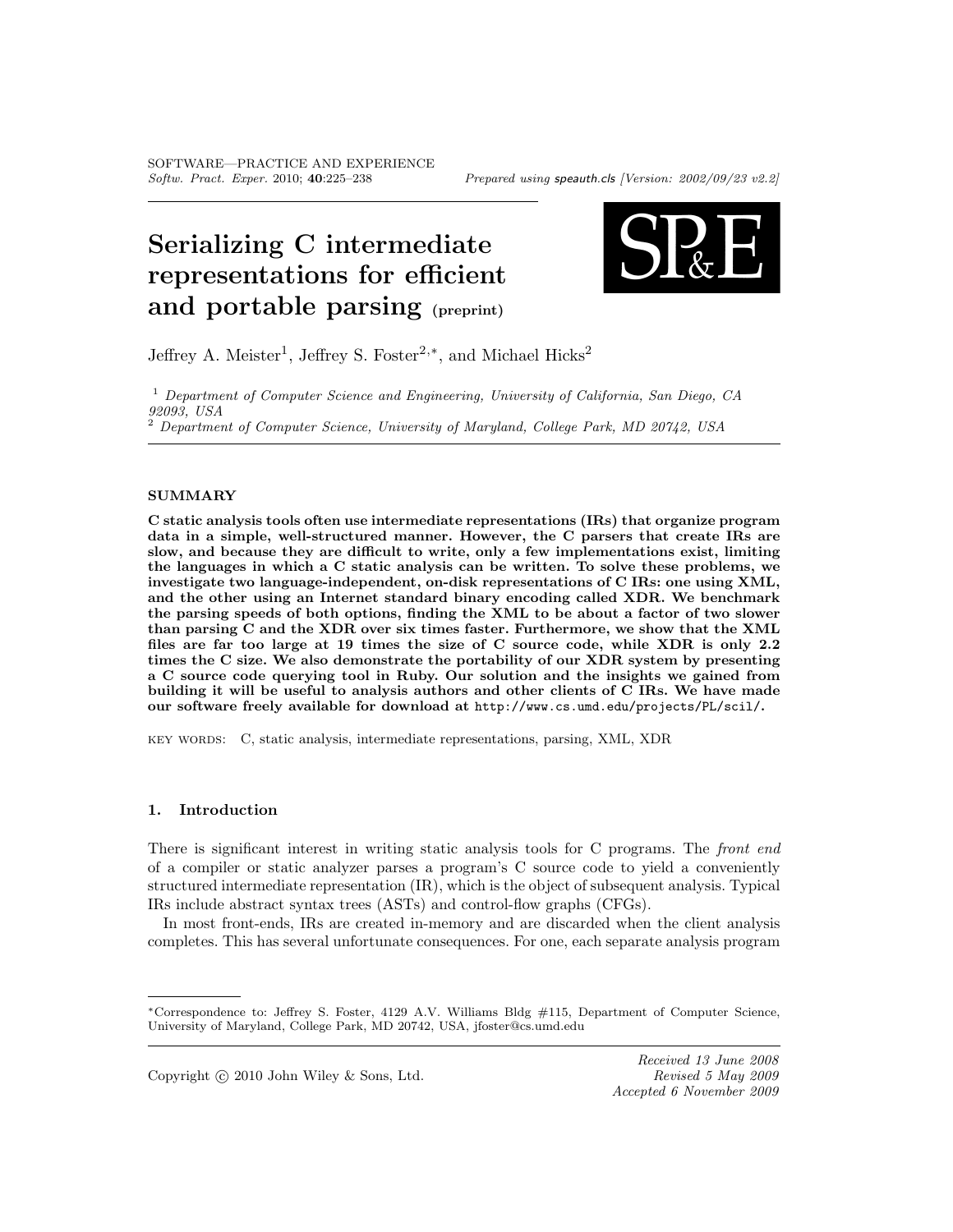

must reapply the front-end to parse the source code. Parsing is time consuming, and the cost it adds to simple analyses may be significant. Worse, analyses are most easily written in the same language as the front-end, forcing developers to know or learn that language even if it is not well-suited to their application. Since it is very difficult to create a C front-end, analysis writers are effectively restricted to coding their analyses in the small subset of programming languages in which high-quality front-ends already exist.

In this paper, we investigate language-independent, on-disk representations of IRs for the C programming language. Our aim is to develop a simple representation that is fast and easy to parse. If parsing is easy, it will be straightforward to write parsers for those languages in which a full C source-language parser does not exist (e.g., Ruby, Perl, Python, Haskell, etc.). If parsing is fast, repeatedly parsing a large program, e.g., to run different analyses, will have lower overhead.

The starting point of our approach is CIL, a popular and robust C front-end with a welldesigned IR [15]. CIL's IR is simpler than C's abstract syntax tree, as it translates many difficult or redundant source-language constructs into simpler ones, simplifying subsequent analysis. CIL is written in OCaml, and thus its use is currently restricted to developers who know that language. We developed two portable serialization formats for this IR: one using XML [25], a well-known general-purpose markup language, and another using the eXternal Data Representation (XDR) [19], an Internet standard binary encoding. We call these implementations XML-C and XDR-C, respectively.

We measured the parsing times of IRs encoded in each of our serialization formats against two baselines: CIL parsing C source code and the OCaml standard library's marshaller decoding CIL IRs serialized in OCaml's custom binary format. The OCaml marshaller's format is heavily dependent on OCaml internals and thus is not easily portable, but it gives a reasonable lower bound on deserialization time in OCaml. Our benchmark suite is composed of 21 open-source C applications totaling 843,850 lines of code. The benchmarking results show that XML-C is slow and bloated—slower than parsing C by about a factor of two on average, with on-disk representations roughly 19 times larger. In contrast, XDR-C is fast and compact—it is about 6.7 times faster to parse than C source, while its on-disk representations are only 2.2 times larger. Its speed and space characteristics are close to those of OCaml's native format.

To demonstrate XDR-C's portability we implemented a decoder for XDR-C in the Ruby scripting language. We implemented a simple querying system on top of this decoder and found that it was very easy and straightforward to write. This experience, and our performance measurements, suggest that XDR-C reasonably meets our goal of efficient and portable parsing. We hope the system proves useful to authors of C static analyses and other clients of C intermediate representations. XDR-C can be downloaded at http://www.cs.umd.edu/ projects/PL/scil/.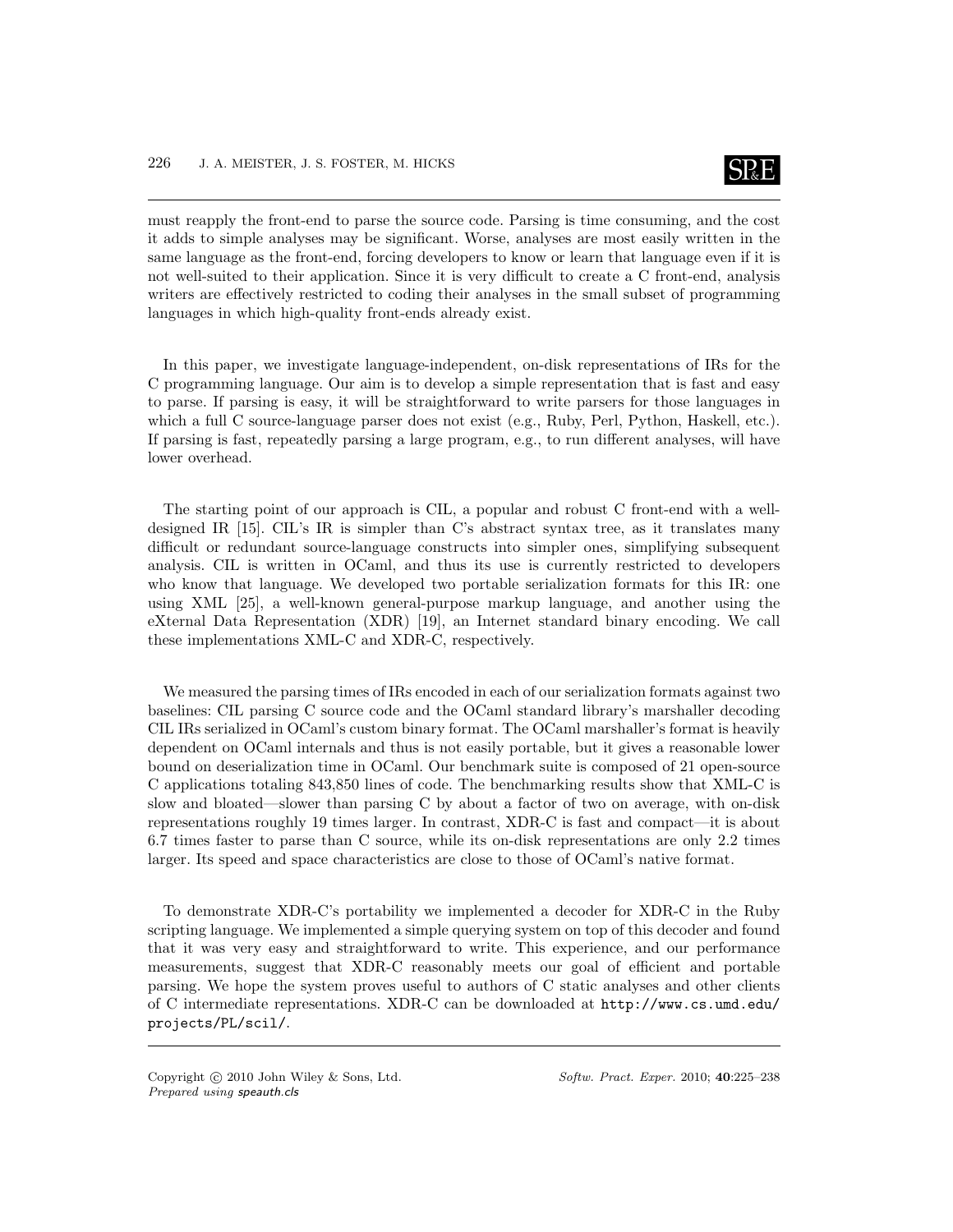### $SRE$

```
type stmtkind =
 | Return of exp option * location
 | Goto of stmt ref * location
 | If of exp * block * block * location
 | Loop of block * location * stmt option * stmt option
 | ...
```
Figure 1. A small excerpt from the CIL data type

#### 2. Serializing the CIL Intermediate Representation

To serialize a C IR to disk, we first have to obtain such an IR from an existing C parser. We chose to use CIL [15], a well-tested and widely-used<sup>†</sup> C front-end written in Objective Caml (or OCaml, for short).<sup>‡</sup> CIL's IR is particularly easy to use because it is a simplified subset of C, with most of C's ugly corners removed.

Figure 1 shows a small excerpt from the type for statements in CIL's IR. Statements are represented by members of the tagged union type stmtkind, four cases of which we list for illustration: Return statements, which optionally contain the returned expression (represented by a value of type exp); Goto statements, containing a pointer to the target statement; If statements, containing the guard and the true and false branches; and Loop statements, which are generic loops containing the loop body and optional break and continue statements. Each stmtkind variant also contains a location indicating where the statement appeared textually in the original program.

The principal challenge in serializing the CIL IR is deciding how to represent its components, including primitive types (integers, floating-point numbers, strings, booleans, etc.), tagged unions (as above), records, tuples, and lists. A suitable serialization format must directly implement all of these without flattening the structure of the IR, and must be parseable both quickly and portably. We should also note that, although the CIL IR is similar to an AST, it is not a true tree. For example, Goto statements include a pointer to their target, which may be an arbitrary node in the IR. Thus our serialization format must also support cross-references.

#### 2.1. Serialization using XML

We initially chose XML as a serialization format. Due to its popularity, almost every modern programming language can parse XML data to a sensible in-memory representation, and thus XML is highly portable. Moreover, there are many existing tools to help programmers

<sup>†</sup>For example, CIL is used by CCured [14], Locksmith [17], and Deputy [3], to name but three mature tools. ‡OCaml is a general-purpose, mostly functional programming language with added object-oriented features, "designed with program safety and reliability in mind" [2].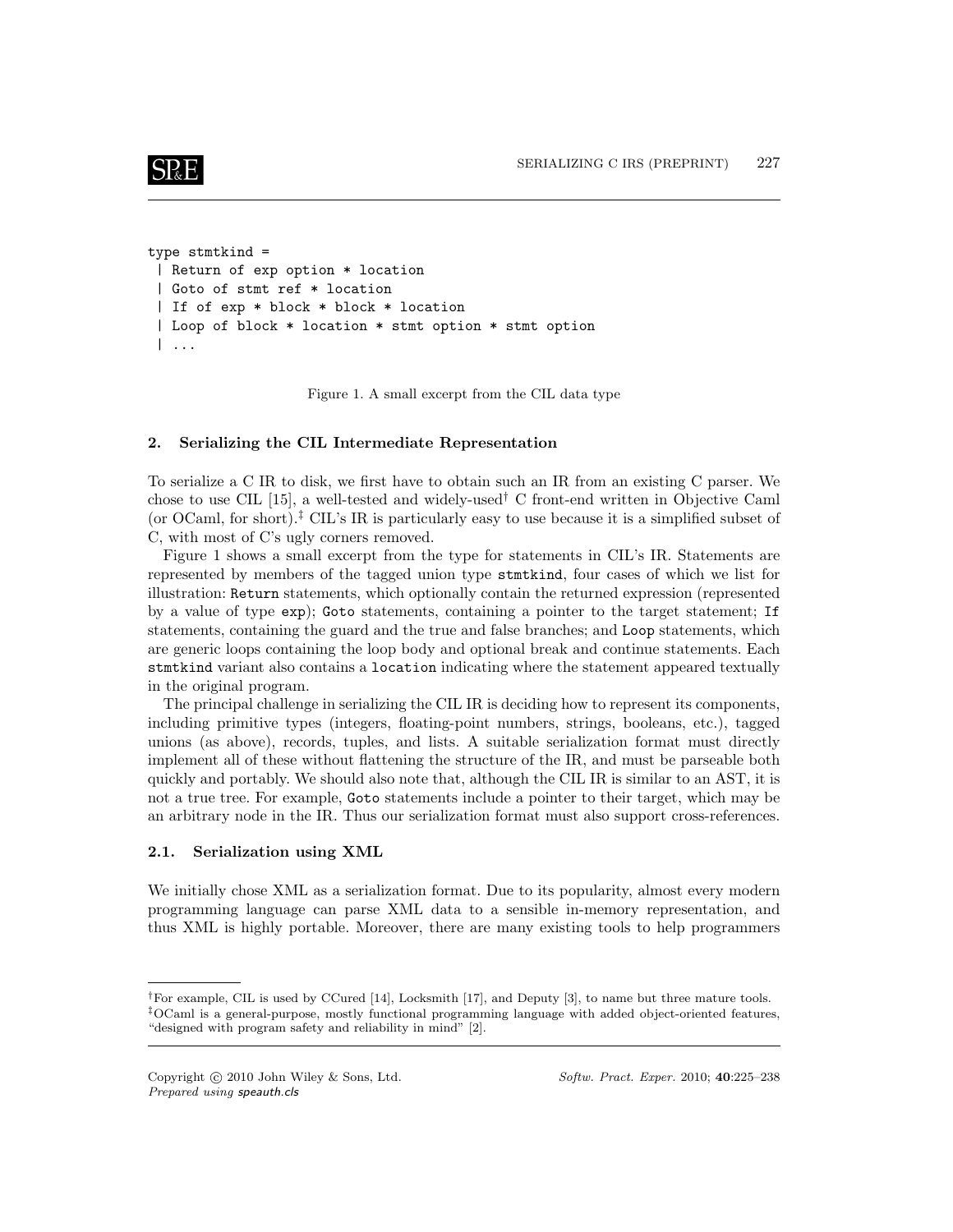

```
1 | <statement>
2 <instruction kind="functionCall">
3 <functionCall>
4 <name>
5 <expression kind="lvalue">
6 <lvalue>
7 <base kind="variable">
8 <variableUse name="printf" id="264" isGlobal="true"
9 isAddressTaken="false" isUsed="true"/>
10 | </base>
11 | \langle/lvalue>
12 | </expression>
13 \langle /name \rangle14 | <argument>
15 | <expression kind="constant">
16 | <constant kind="string">
17 | <value>hello, world&#xA;</value>
18 </constant>
19 </expression>
20 | </argument>
21 | \checkmark / function Call >
22 <location file="hello.c" line="4" byte="7870"/>
23 | \checkmark /instruction>
24 </statement>
```
Figure 2. XML serialization of printf("hello, world\n")

manipulate XML. For example, XQuery implementations provide flexible database-like query facilities to extract information from XML trees. XML also seemed likely to take less time to parse than C source code, since C parsing is complex (it is not even quite LALR), whereas XML was designed with simplicity and ease of parsing in mind. Thus, it appeared XML could handily meet our goals of portability and efficiency.

To evaluate XML's potential, we developed a plug-in to serialize the CIL IR to XML. Figure 2 shows the serialization of the statement  $\text{print}$  ("hello, world\n"). The format of the tree is essentially a direct mapping from the CIL IR. Primitive types are represented in the obvious textual manner, e.g., the string "hello, world" on line 17 is written out as-is. Records, tuples, and lists are mapped to sequences of XML elements with a common parent. For example, the call to the function printf is represented in the CIL IR as a tuple containing the called function and its argument. This tuple is stored in XML by encoding the expression describing the called function (lines 4 through 13) immediately followed by the argument (lines 14 through 20), with both contained as children inside the element <functionCall>. Discriminated unions are mapped to an element that names the union and has an attribute encoding the discriminant, and then the values in that arm of the union are stored as children. For example, line 15 shows an instance of the expression union type that is a constant, and the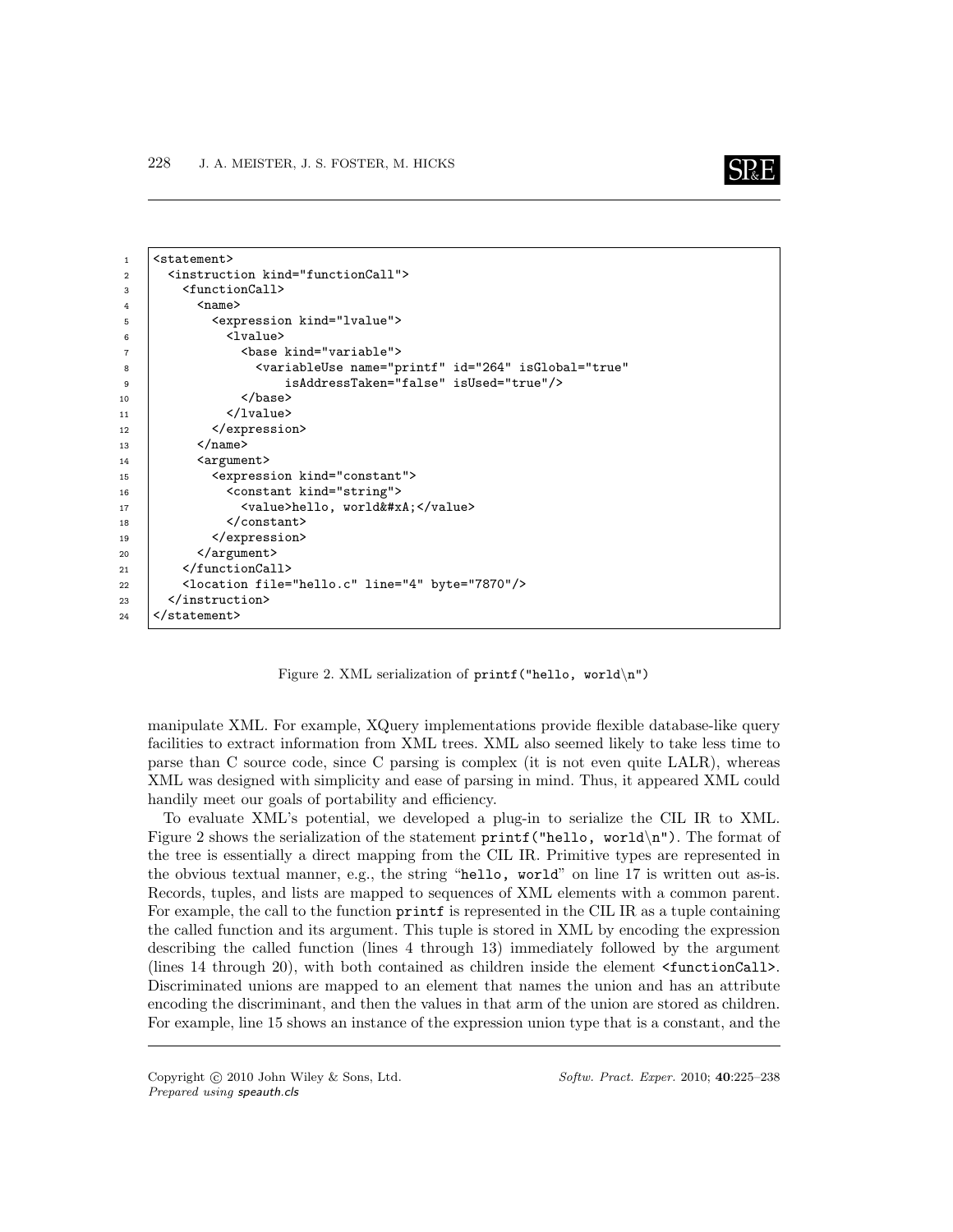### **SP**&E

encoding of the constant follows on lines 16–18. Simple property relationships among parts of the IR translate to attributes inside an appropriate element. For example, printf has global scope, and this is indicated with a Boolean attribute at the end of line 8.

The only minor subtlety is back- and cross-references in the IR. We assign a unique ID number to each node when it first appears, and then we use the ID if we need to refer back to that node. For example, printf is referred to by its ID (264) on line 8.

One potential problem with the XML IR in Figure 2 is immediately obvious: it is much larger than the equivalent C source code. When working with IRs, some size increase is expected and is perhaps unavoidable. One of the reasons that IRs are much easier to analyze than concrete program syntax is that they make explicit a lot of structural information that is implicit in the source code. For instance, the descending chain of XML elements on lines 1-8 is not explicit in the original source code; the programmer garners it from his or her knowledge of the C language and the context in which printf appears.

However, not all of the example's verbosity can be ascribed to the nature of IRs. Some of it is due to the XML format itself. In fact, two aspects of the format's design run contrary to our needs. First, terseness of XML markup was considered unimportant by the creators of XML [29]. We, on the other hand, require an efficient representation if we hope to achieve a reasonable increase in parsing speed. Second, XML was designed to be readable by humans. This is not useful to us, since we do not intend for our serialized IRs to be directly edited (surely, source code is better for this purpose).

The negative consequences of the XML design are quite apparent from Figure 2. Every element is given a meaningful name, even though such labels are unnecessary for unique identification. Worse, this name must be repeated in its entirety to close any non-leaf element; this extravagance may improve human readability, but it is not required by parsers, for which a single closing character would suffice. The XML syntax contains many meta-characters, including angle brackets, quotation marks, equal signs, and slashes, which serve to group tokens of the XML document in a legible fashion but do not themselves encode any data.

XML's bloated nature results in parse times and file sizes that are too inefficient for general use, as we show in Section 3. We therefore turned our attention to an alternative format, XDR.

#### 2.2. Serialization using XDR

XDR is a binary data description and encoding standard introduced by Sun Microsystems in the late 1980s. The XDR standard [21] includes two key components: a language used for defining data structures and a binary format for representing those structures. An XDR implementation for a given programming language takes a definition of a data structure, written as an XDR data description, and generates functions to convert between the programming language's native representations of data and the XDR binary format.

XDR is the intermediate encoding used for passing data in Sun's remote procedure call (RPC) implementation. Sun RPC libraries are widely available, and hence code to handle XDR is broadly available. Thus, although XDR does not enjoy the popularity of XML, libraries that support it are available in many programming languages.

Figure 3 shows the XDR encoding of the CIL representation of printf ("hello, world\n"). The first column numbers each byte, the second column displays each 32-bit word of the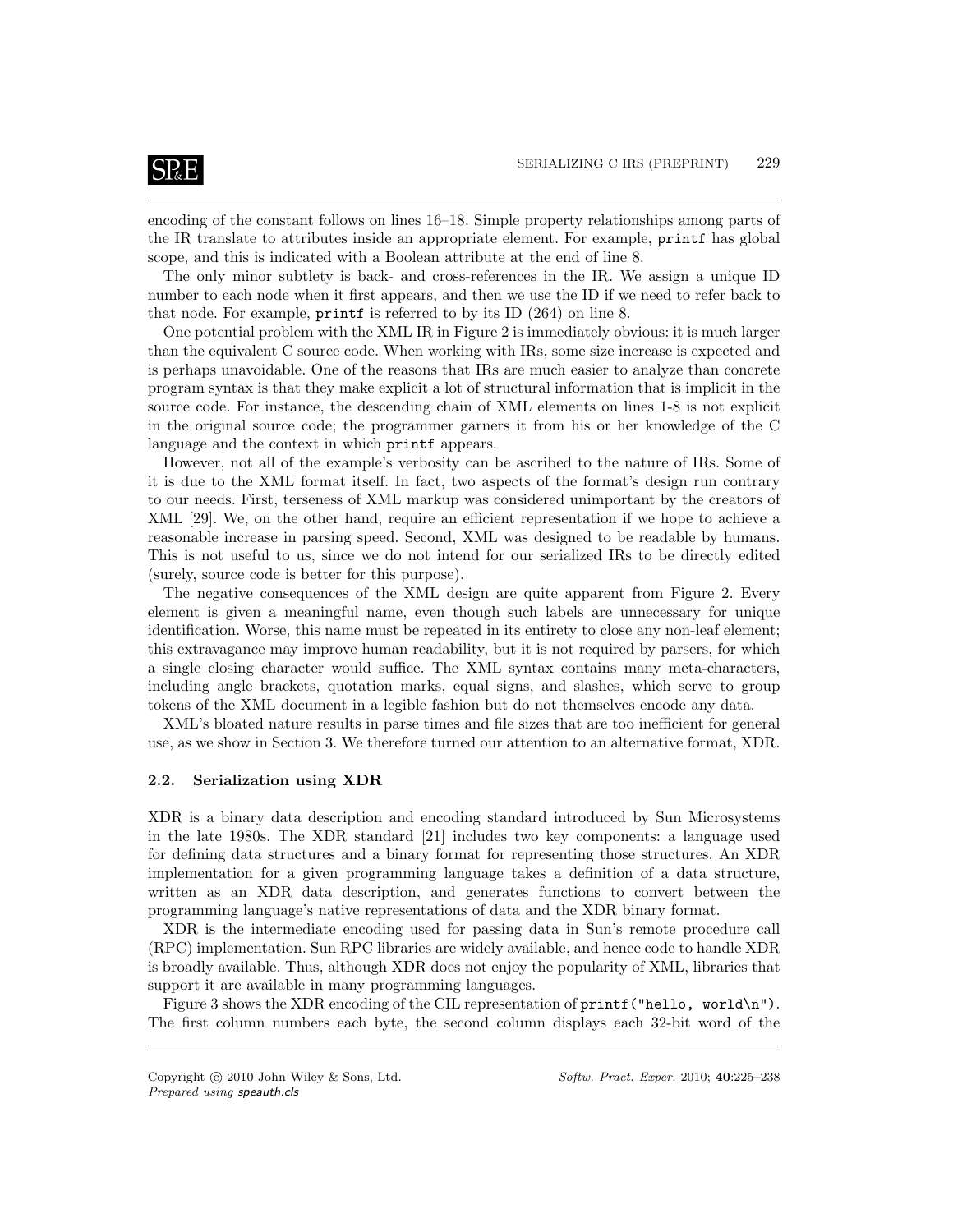

| Byte Index | Hex Word       | Comment                               |
|------------|----------------|---------------------------------------|
| $\Omega$   | 00 00 00<br>00 | The statement has no labels.          |
| 4          | 00 00 00 00    | It is a sequence of instructions      |
| 8          | 00 00 00 01    | with only one member:                 |
| 12         | 00 00 00 01    | a function call.                      |
| 16         | 00 00 00 00    | The result is discarded.              |
| 20         | 00 00 00 01    | The function name is an Ivalue,       |
| 24         | 00 00 00 00    | with a host consisting of a variable  |
| 28         | 00 00 01 08    | whose ID is $264$                     |
| 32         | 00 00 00 00    | and no offset.                        |
| 36         | 00 00 00 01    | There is one argument:                |
| 40         | 00 00 00 00    | a constant,                           |
| 44         | 00 00 00 01    | in particular, a string,              |
| 48         | 00 00 00 0d    | which is 13 characters long:          |
| $52\,$     | 68 65 6c 6c    | h e 1 1                               |
| 56         | 6f 2c 20 77    | $\circ$ , $\vee$                      |
| 60         | 6f 72 6c 64    | orld                                  |
| 64         | 0a 00 00 00    | \n                                    |
| 68         | 00 00 00 04    | The statement occurs at line 4        |
| 72         | 00 00 00 07    | of the file with the 7-character name |
| 76         | 68 65 6c 6c    | h e 1 1                               |
| 80         | 6f 2e 63 00    | $\circ$ .<br>C                        |
| 84         | 00 00 1e be    | starting at byte 7870.                |
| 88         | ff ff ff ff    | No CFG information was generated,     |
| 92         | 00 00 00<br>00 | so there are no known successors      |
| 96         | 00 00 00 00    | or predecessors.                      |

Figure 3. XDR serialization of printf ("hello, world\n")

encoding (XDR-encoded values are 4-byte aligned), and the third column explains what each word means. XDR specifies the expected C-like encodings for primitive types: signed and unsigned ints are 32 bits long and in big-endian byte order, there is a type for 64-bit integers called hyper, float and double follow the IEEE standard, and so on. For example, the word at byte 28 encodes the integer 264. We represent lists with XDR arrays, which are encoded as an unsigned int member count followed by the elements of the array in succession. For example, the list of arguments to the function printf begins at byte 36, where the 32-bit integer 1 is encoded to indicate that there is just a single argument, whose encoding then follows until byte 67. Strings are similarly encoded with a length followed by ASCII data, but the bytes used to encode the string are zero-padded to a multiple of 4, as shown at bytes 65–67 and 83. Records and tuples are stored using XDR structs, which are encoded as simply each of their elements concatenated together. For example, an lvalue is made up of a host and an offset, and the lvalue beginning at byte 20 encodes the host at bytes 24–31 and the offset at bytes 32–35. Discriminated unions are directly supported as XDR unions, encoded as an integral type identifying the arm that is present followed by that arm. For example, the 32-bit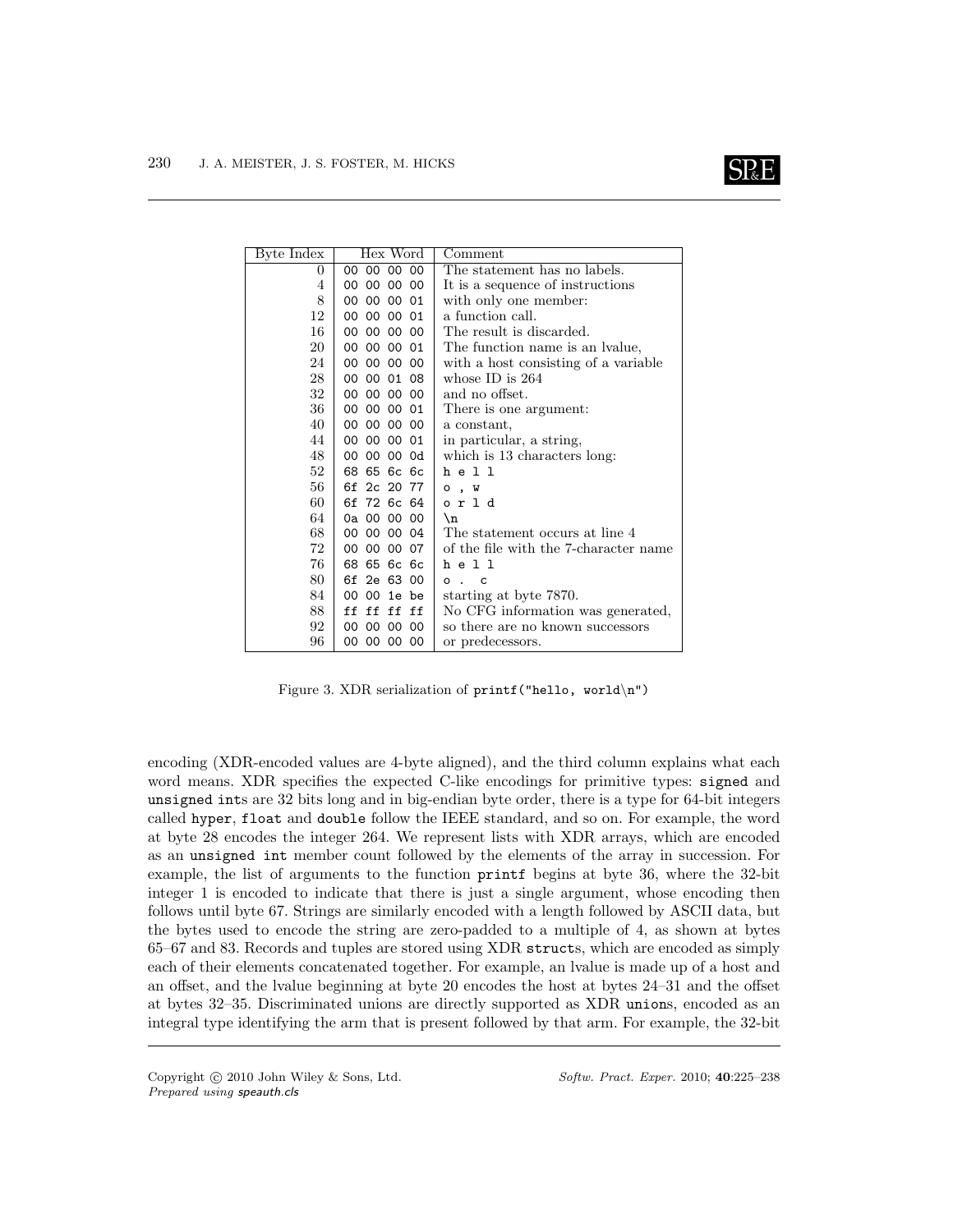integer 1 at byte 44 signifies that the constant encoded there is a string constant, and the string follows thereafter.

It is immediately evident that for this example, the XDR IR is shorter (100 bytes) than the XML IR (462 bytes, ignoring indentation and newlines), though they encode the same CIL data structure. For instance, compare lines 14–20 of the XML with bytes 40–67 of the XDR. The XML's readable tags clearly explain that the constant string hello, world\n is the argument to the function printf. In contrast, it is not easy to discern the meaning of the XDRencoded information without the explanatory comments. The word at byte 40 identifies some of the following data as a constant expression, but it is not clear how 00 00 00 00 conveys that information or where the constant ends. An XDR decoder uses a data description to determine the meanings of values, and unlike an XML parser, an XDR decoder cannot extract any meta-data from the values without the data description. For this reason, XDR is said to be an implicitly typed encoding [21].

An XDR data description assigns type information to encoded data by building up composite types such as structures, enumerations, and discriminated unions, starting from primitive types. XDR type definitions look very similar to C type definitions. For instance, here is the type definition of a CIL statement:

```
struct stmt {
  label stmt_labels<>;
  real_stmt stmt_content;
  int stmt_cfg_id;
  stmt stmt_cfg_successors<>;
  stmt stmt_cfg_predecessors<>;
};
```
Comparing Figure 3 with this data description, we see that a struct in XDR is encoded as each of its items concatenated together, so each statement begins with an array of labels (the <> syntax signifies a variable-length array). Since an array is encoded as an unsigned int length followed by each member, and since there are no labels in our example, the first 4 bytes of the XDR encoding are 00 00 00 00. The next item in the struct is a real\_stmt, which is another user-defined type. Its definition is not shown, but it is a discriminated union that uses ints 0 to 10 to identify which kind of statement is present. Possibilities include return statements, gotos, breaks, and so on. The int 0 refers to the kind of statement that is just an array of instructions, which is what we have in our example. Thus, the next 4 bytes are 00 00 00 00, followed by 00 00 00 01 to indicate an array length of 1, and then encoding of an instruction begins. The instruction ends at byte 87; afterward, the last three items of the stmt appear, and the encoding ends.

As we did with XML, we constructed an XDR-encoding CIL plug-in by hand. We wrote the plug-in following a straightforward, mechanical translation of the data description into OCaml code. We experimented with a toolkit that can build an OCaml XDR parser automatically from a data description file, part of the Ocamlnet package's implementation of Sun RPC [16]. Unfortunately, we found that this generator was unable to handle our large and complex data description [24], though we did make use of its mapping between OCaml primitive types and XDR primitive types.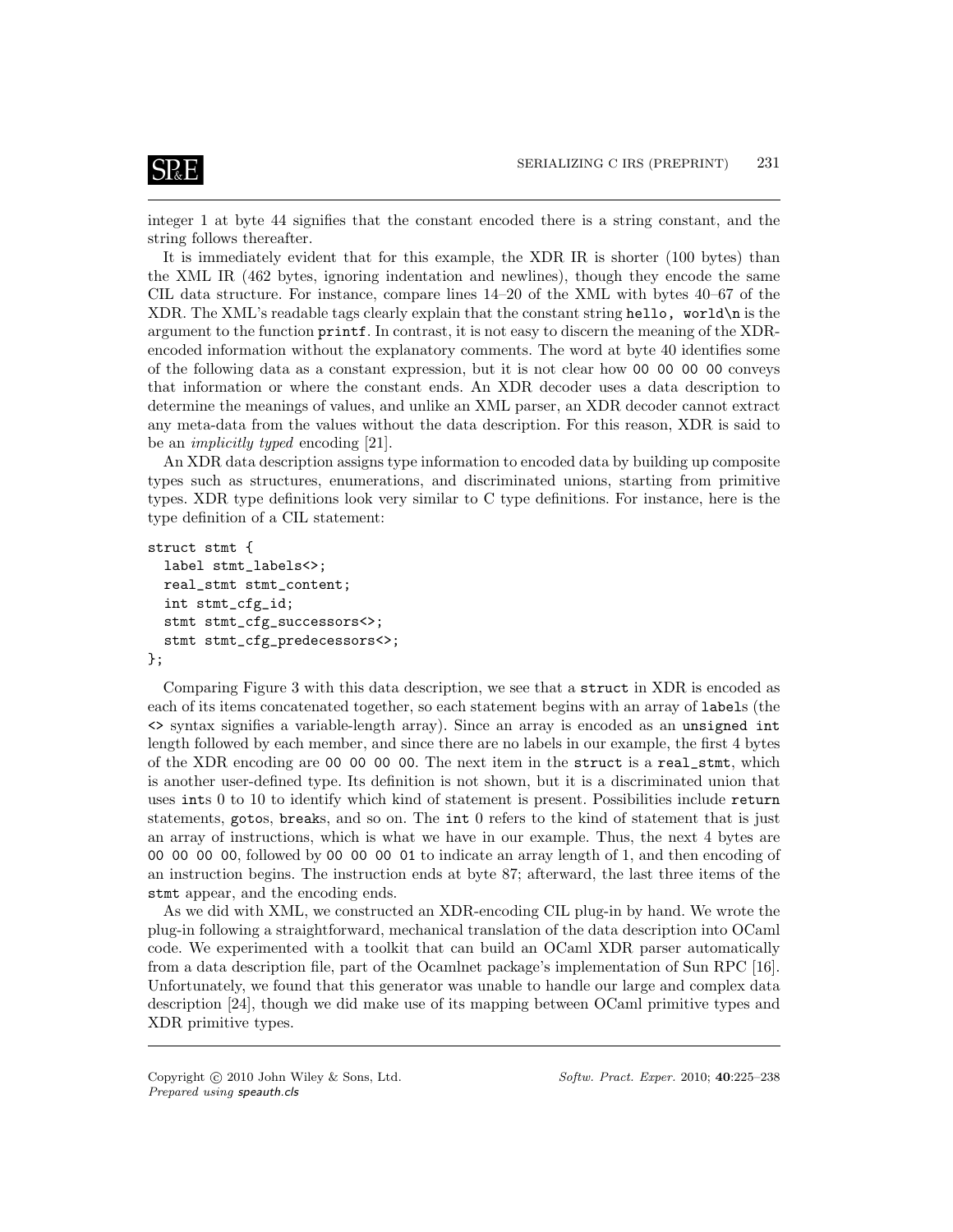

One possible problem with XDR is that, since the smallest encodable unit is four bytes long and all values must be padded to a length that is a multiple of four, some bytes of the encoded file do not store any data. For example, there are many discriminated unions in the CIL IR, and each time a discriminant is encoded, four bytes must be used even though one would suffice. However, the four-byte unit size of XDR was an explicit design choice. The creators of the format wanted to avoid causing alignment problems on as many machines as possible without sacrificing too much space, so they chose four as a compromise [20].

Compared to XML, the XDR format is clearly more compact. There are no meta-characters, since XDR is not a text format and was never intended to be human-readable. No complicated parsing techniques are necessary: since the length of every item is always known before that item is encountered, the decoding process is merely a forward procession through a byte stream. Indeed, since the XDR files are small and simple, the decoding process is much faster than parsing C source code, fulfilling our speed goal, as we show in Section 3. Moreover, since XDR is a portable format our system enables C analyses to be written in a wide variety of programming languages, as we illustrate in Section 4.

Note that a possible alternative to XDR is to use a binary encoding of XML, such as Fast Infoset [27], Efficient Binary Meta Language (EBML) [5], or the encoding advocated by the Binary Characterization Working Group [26]. Like XDR, Binary XML is intended to be terse, to reduce parse times and storage requirements. However, there is no single, widely supported standard—as a primary motivation behind using XML is its portability, Binary XML is not a suitable substitute. By contrast, XDR is both standardized and widely supported.

#### 3. Experimental Results

We evaluated the efficiency of our serialization formats on a suite of 21 open-source C applications totaling 843,850 lines. We were most interested in two measures: the size of a program in the encoded format as compared to the C original, and the time to parse a program in the encoded format, as compared to parsing the source code from scratch. Our benchmarking machine has a dual-core 2.80 GHz Intel Xeon CPU with 4 GB RAM and runs Linux kernel version 2.6.9-67.

We used the following methodology. First, we parsed each program file using CIL and serialized it in three formats: XML-C, XDR-C, and a direct encoding of the CIL IR using OCaml's Marshal module, which performs OCaml-specific object serialization and deserialization. Though OCaml Marshal is not a viable serialization format for our purposes, since it is OCaml-specific and subject to change with each new OCaml revision, it is highly optimized and thus bounds how compact and fast deserialization (and serialization) can be. We place XML-C at less of a disadvantage by restricting all element and attribute names to four characters, yielding a slightly more compact representation than Figure 2.

Next, we measured the size of each encoded file and the time to deserialize it, comparing the results to the size and time to parse the original C code using CIL. We find that XDR-C is quite fast—several times faster than parsing C code directly—while XML-C, no matter the implementation of the XML parser, either provides no speed improvement or degrades performance. We perform further experiments to understand the effects of serialized file size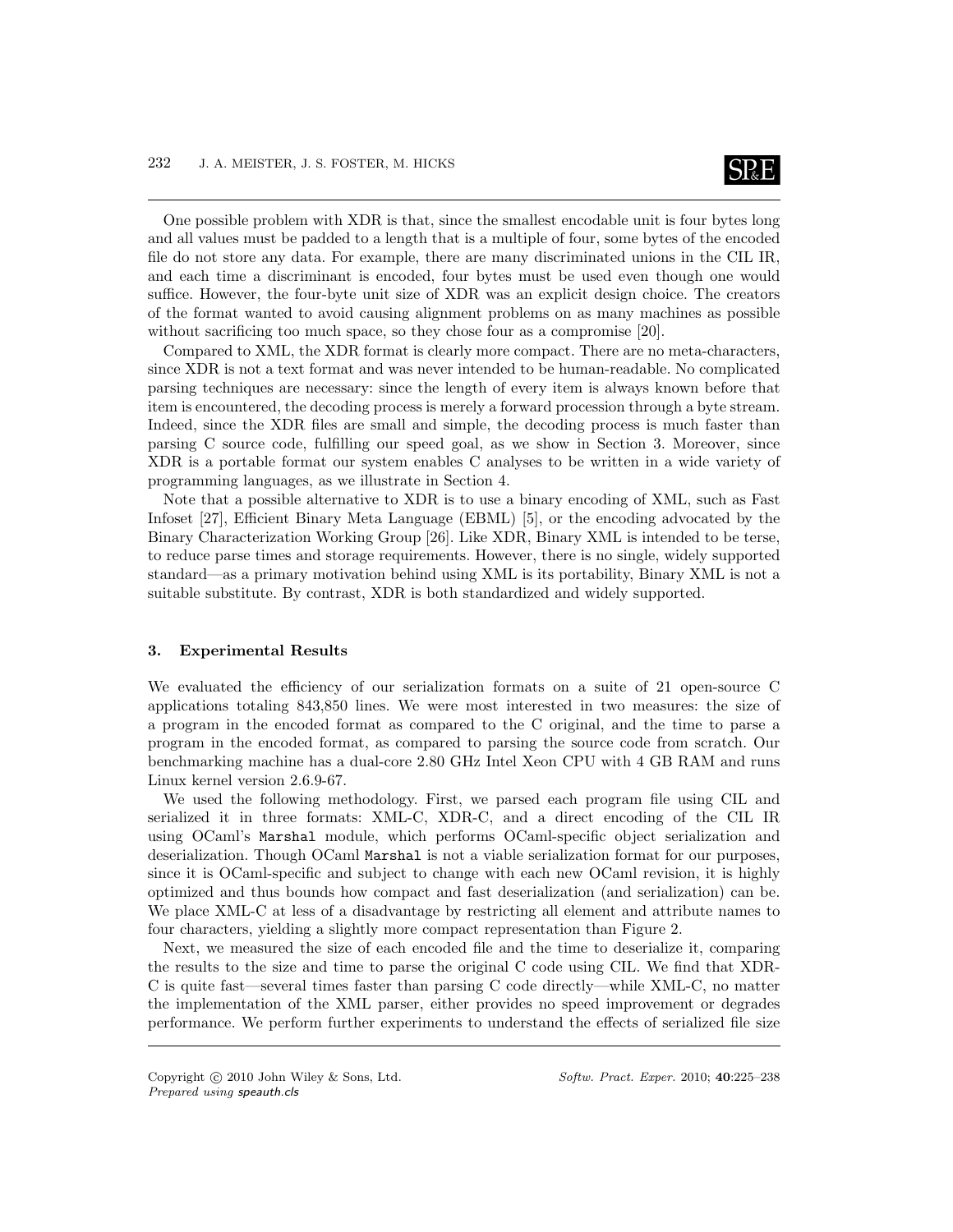| Program                   | Lines of |                    |         | MBytes of |         |
|---------------------------|----------|--------------------|---------|-----------|---------|
|                           | Code     | $\mathrm C$ Source | XML-C   | XDR-C     | Marshal |
| $bind-9.3.4$              | 222,176  | 13.532             | 195.931 | 23.658    | 12.048  |
| $gettext-0.16$            | 102,909  | 13.628             | 137.616 | 15.121    | 7.623   |
| $zebra-0.95$              | 149,662  | 5.530              | 84.048  | 10.870    | 5.562   |
| openssh- $4.2p1$          | 53,252   | 3.063              | 44.641  | 6.229     | 3.185   |
| $gawk-3.1.5$              | 35,623   | 2.120              | 43.213  | 4.934     | 2.273   |
| $apache\_1.3.1$           | 48,251   | 1.874              | 31.316  | 3.961     | 1.927   |
| $bison-2.3$               | 53,954   | 1.451              | 23.465  | 3.228     | 1.519   |
| $wget-1.9$                | 23,317   | 1.140              | 22.154  | 2.918     | 1.389   |
| $xinetd-2.3.14$           | 16,260   | 0.965              | 14.218  | 1.944     | 0.983   |
| $retawq-0.2.6c$           | 22,881   | 1.275              | 23.249  | 2.775     | 1.239   |
| $less-382$                | 15,553   | 0.725              | 12.752  | 1.968     | 0.871   |
| $gnuchess-5.07$           | 9,245    | 0.726              | 15.617  | 2.012     | 0.965   |
| $make-3.81$               | 24,062   | 0.891              | 17.062  | 1.821     | 0.873   |
| $nano-2.0.3$              | 14,202   | 0.716              | 12.023  | 1.485     | 0.714   |
| $v$ sftpd-2.0.3           | 11,743   | 0.666              | 9.695   | 1.058     | 0.559   |
| $\mathrm{sed}\text{-}4.1$ | 21,641   | 0.721              | 13.735  | 1.486     | 0.736   |
| $bc-1.06$                 | 8,510    | 0.431              | 7.719   | 1.168     | 0.538   |
| $gzip-1.24$               | 5,809    | 0.232              | 4.438   | 0.528     | 0.252   |
| which- $2.16$             | 2,099    | 0.065              | 1.174   | 0.134     | 0.064   |
| $time-1.7$                | 1,395    | 0.034              | 0.536   | 0.084     | 0.036   |
| $spell-1.0$               | 1,306    | 0.041              | 0.629   | 0.090     | 0.047   |
| Arith. mean<br>Total      | 843,850  | 2.373              | 34.059  | 4.165     | 2.067   |

Table I. Line counts and total file sizes for each format (in megabytes)

and disk access latencies on performance, and confirm that the source of XML-C's poor performance is the verbosity of the XML encoding.

Size of serialized representations. Table I lists each benchmark along with its line count, as determined by SLOCCount [23], and its total size in megabytes in original source form and in each of three serialization formats. Figure 4 graphs these results, showing the ratios of the serialization format sizes with the C source size. The last column in Figure 4 gives the geometric mean of the ratios.§

We can see that while a typical XDR-C representation is (as expected) larger than the C source code, it remains within a small constant factor. On average, the XDR-C is 2.2 times the size of C. OCaml's native format, since it can take advantage of the OCaml representation of values in memory to optimize for size, manages to be about the same size as C source code (with a ratio of 1.024) despite storing the more verbose structure of the IR. Unlike XDR-C, OCaml's format does not require values to be padded to a multiple of four bytes, so it saves

<sup>§</sup>The geometric mean is the appropriate single-point summarizer because the values are ratios without units [11]. Note that our use of stacked bars in Figure 4 aims to save space (i.e., rather than graphing three side-by-side bars per program); we do not mean to imply that the cost of one encoding adds to the costs of the others.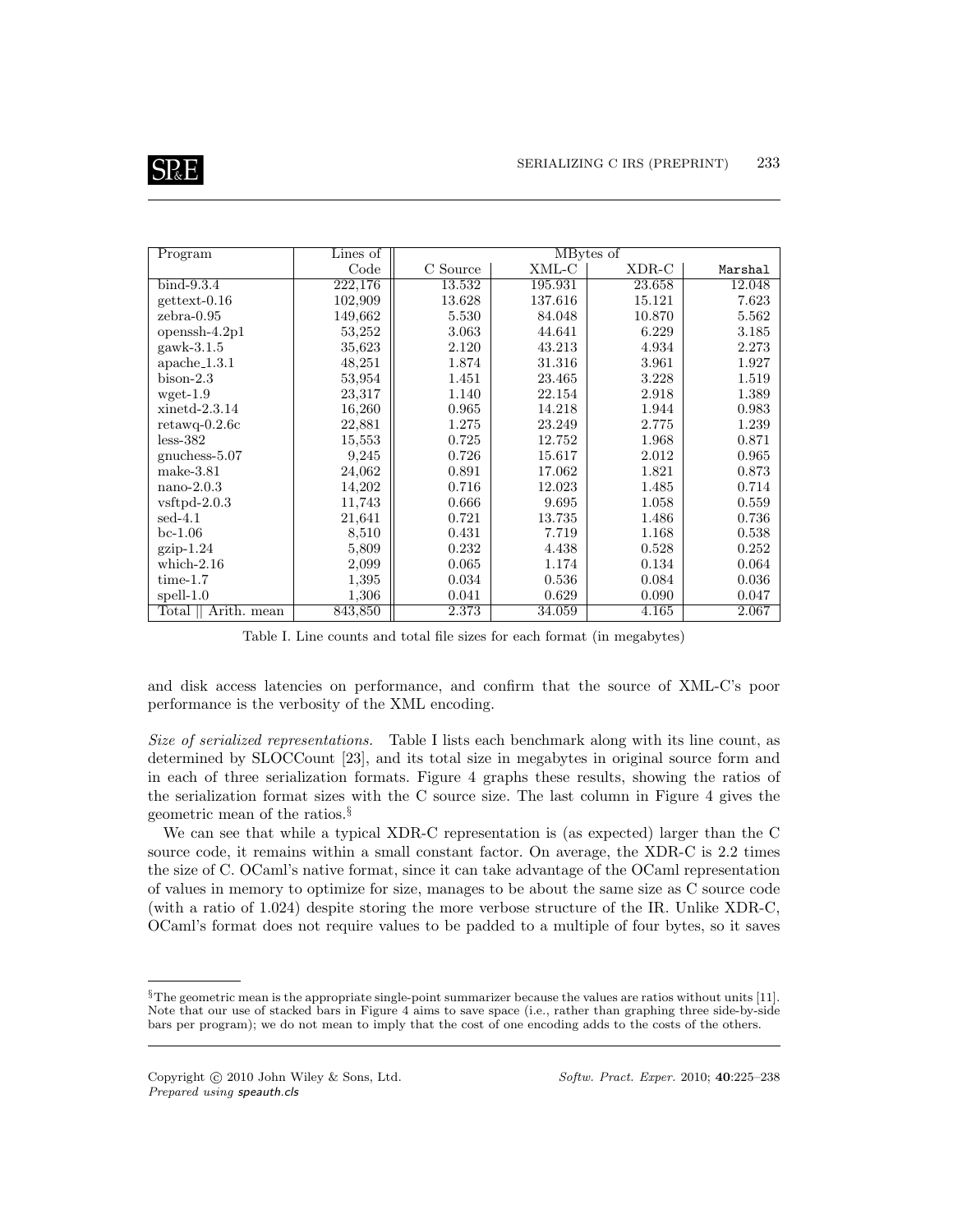



Figure 4. Total file sizes for each format compared to the equivalent C source code sizes

some space. XML-C, however, is much larger than C, sometimes ludicrously so: the XML-C for bind-9.3.4 takes up almost 200 MB. On average, XML-C is 19 times the size of C. As we will see next, this dramatic size difference has a strong affect on deserialization performance.

Deserialization times. The left portion of Table II lists, for each benchmark, the time to parse the original source with CIL, as a baseline, and the times to deserialize the XDR-C format using our custom code; to deserialize the OCaml Marshal representation; and to deserialize the XML-C format into OCaml using PXP [18]. Each of the parsers listed in columns 2–5 is written in OCaml, and we compiled each to native code using OCaml compiler version 3.10.0. The right portion of the table lists deserialization times for XML-C with other XML parsers, but we defer discussion of these for the moment. Each reported time is the median of 11 runs, after one discarded run to warm up the buffer cache.

Figure 5 graphs these results, showing the ratios of the each of the XML-C with PXP, XDR-C, and OCaml Marshal deserialization times to the CIL parsing time. The figure shows that parsing XML-C with PXP is roughly twice as slow as directly parsing the C source with CIL. XDR-C, on the other hand, is significantly faster to parse than the equivalent source, on average taking 0.15 times as long. OCaml's Marshal deserialization is even faster, taking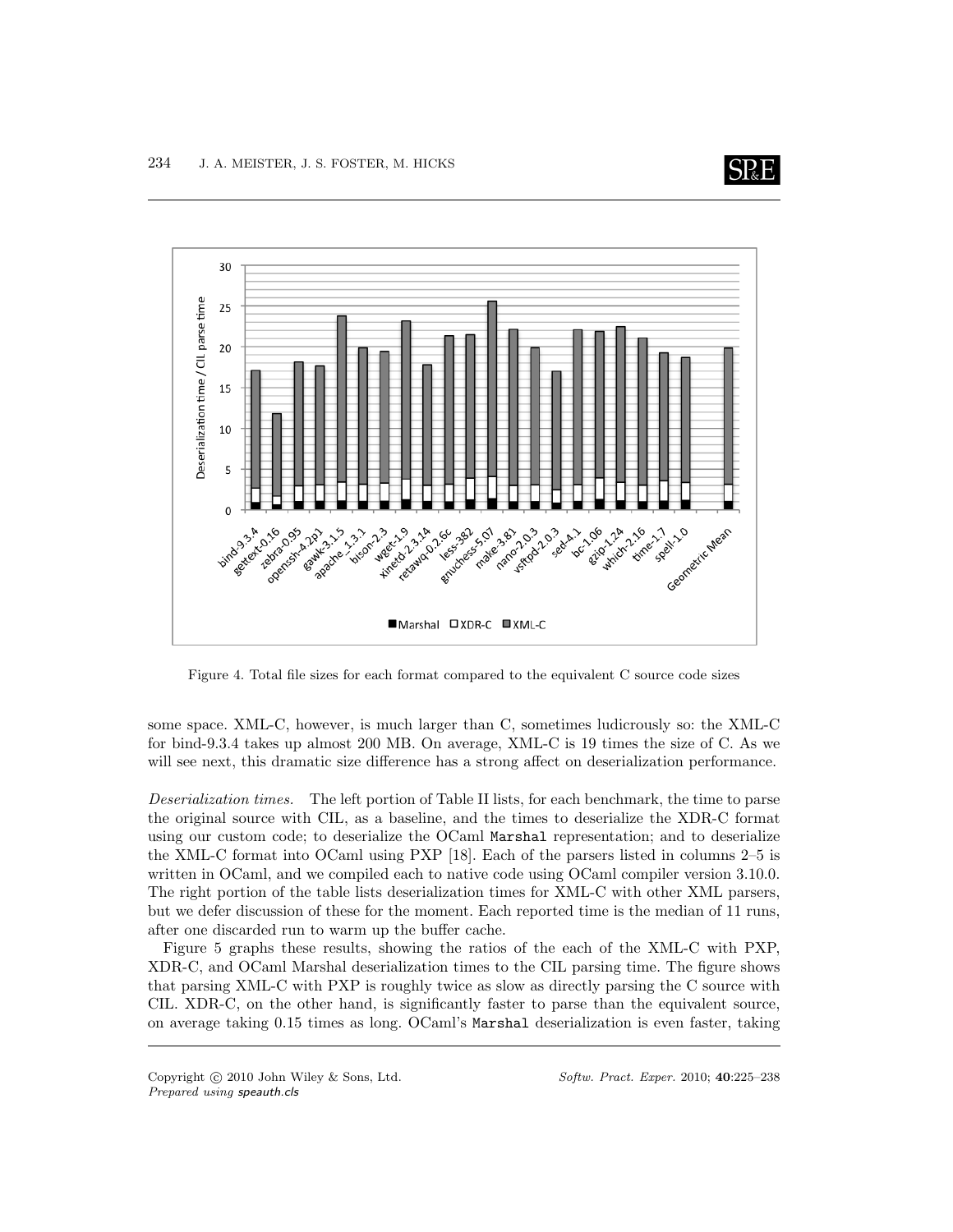

| Program                   | $_{\rm CIL}$ | XDR-C | Marshal | XML-C      | XML-C with |             |       |
|---------------------------|--------------|-------|---------|------------|------------|-------------|-------|
|                           |              |       |         | <b>PXP</b> | Xerces     | <b>SCEW</b> | Expat |
| $bind-9.3.4$              | 19.425       | 3.108 | 0.817   | 54.918     | 31.146     | 16.366      | 4.761 |
| $gettext-0.16$            | 12.150       | 2.075 | 0.668   | 26.310     | 16.792     | 12.659      | 2.380 |
| $zebra-0.95$              | 15.674       | 1.491 | 0.425   | 24.934     | 14.574     | 7.340       | 2.206 |
| openssh- $4.2p1$          | 24.163       | 1.372 | 0.459   | 14.903     | 10.385     | 4.193       | 1.375 |
| $gawk-3.1.5$              | 3.667        | 0.552 | 0.125   | 11.338     | 5.993      | 3.474       | 0.956 |
| $apache_1.3.1$            | 5.727        | 0.610 | 0.188   | 9.296      | 5.585      | 2.695       | 0.816 |
| $bison-2.3$               | 3.893        | 0.589 | 0.174   | 7.682      | 4.914      | 2.226       | 0.681 |
| $wget-1.9$                | 2.426        | 0.408 | 0.113   | 6.674      | 3.789      | 2.005       | 0.562 |
| $xinetd-2.3.14$           | 3.773        | 0.489 | 0.177   | 4.606      | 3.463      | 1.297       | 0.442 |
| $retawq-0.2.6c$           | 1.272        | 0.273 | 0.046   | 6.061      | 3.076      | 1.873       | 0.507 |
| $less-382$                | 2.357        | 0.348 | 0.105   | 4.559      | 2.798      | 3.554       | 0.387 |
| gnuchess- $5.07$          | 2.222        | 0.362 | 0.103   | 4.764      | 2.883      | 1.349       | 0.409 |
| $make-3.81$               | 2.618        | 0.283 | 0.089   | 4.420      | 2.658      | 1.342       | 0.397 |
| $nano-2.0.3$              | 1.919        | 0.208 | 0.060   | 3.333      | 1.961      | 1.005       | 0.296 |
| $v$ sftpd-2.0.3           | 1.138        | 0.273 | 0.102   | 2.700      | 1.989      | 0.781       | 0.262 |
| $\mathrm{sed}\text{-}4.1$ | 1.035        | 0.185 | 0.048   | 3.555      | 1.922      | 1.091       | 0.304 |
| $bc-1.06$                 | 1.002        | 0.208 | 0.065   | 2.629      | 1.612      | 0.768       | 0.225 |
| $gzip-1.2.4$              | 0.643        | 0.121 | 0.046   | 1.377      | 0.942      | 0.392       | 0.128 |
| which- $2.16$             | 0.199        | 0.046 | 0.020   | 0.376      | 0.294      | 0.104       | 0.038 |
| $time-1.7$                | 0.200        | 0.042 | 0.019   | 0.230      | 0.225      | 0.057       | 0.026 |
| $spell-1.0$               | 0.159        | 0.031 | 0.014   | 0.243      | 0.193      | 0.065       | 0.026 |
| Arithmetic Mean           | 5.032        | 0.623 | 0.184   | 9.281      | 5.581      | 3.078       | 0.818 |

Table II. Parsing times, in seconds, of each data representation format (median of 11 trials)

on average only 0.048 times as long as parsing C, giving probably the best possible (but platform-dependent) performance.

Based on the benchmark data, we observe that XML-C takes on average only twice the C parsing time despite being 19 times larger. In fact, PXP parses XML at roughly 11,078k bytes per second. This is faster than CIL parses C, roughly 1,500k bytes per second. Unfortunately, when using XML to store IRs, the massive size of the files overwhelms any speed benefit gained by using a simpler format.

Similar reasoning can be applied to XDR-C but with the opposite conclusion. Our XDR-C decoder processes about 13,747k bytes per second. This rapid parsing speed, combined with the reasonably small size of the XDR-C files, makes IRs stored in XDR faster to parse than the equivalent C source code. Thus, we can conclude from these results that XDR-C best meets our speed goals.

XML deserialization with other libraries. We used PXP in our experiments because it gives the most fair comparison: it is written in OCaml, like our other parsers and decoders, and it builds an in-memory tree representation of the XML-C document. A client analysis could use this data structure in lieu of the CIL IR. However, we should point out that this data structure is likely inconvenient to work with and may require further transformation—and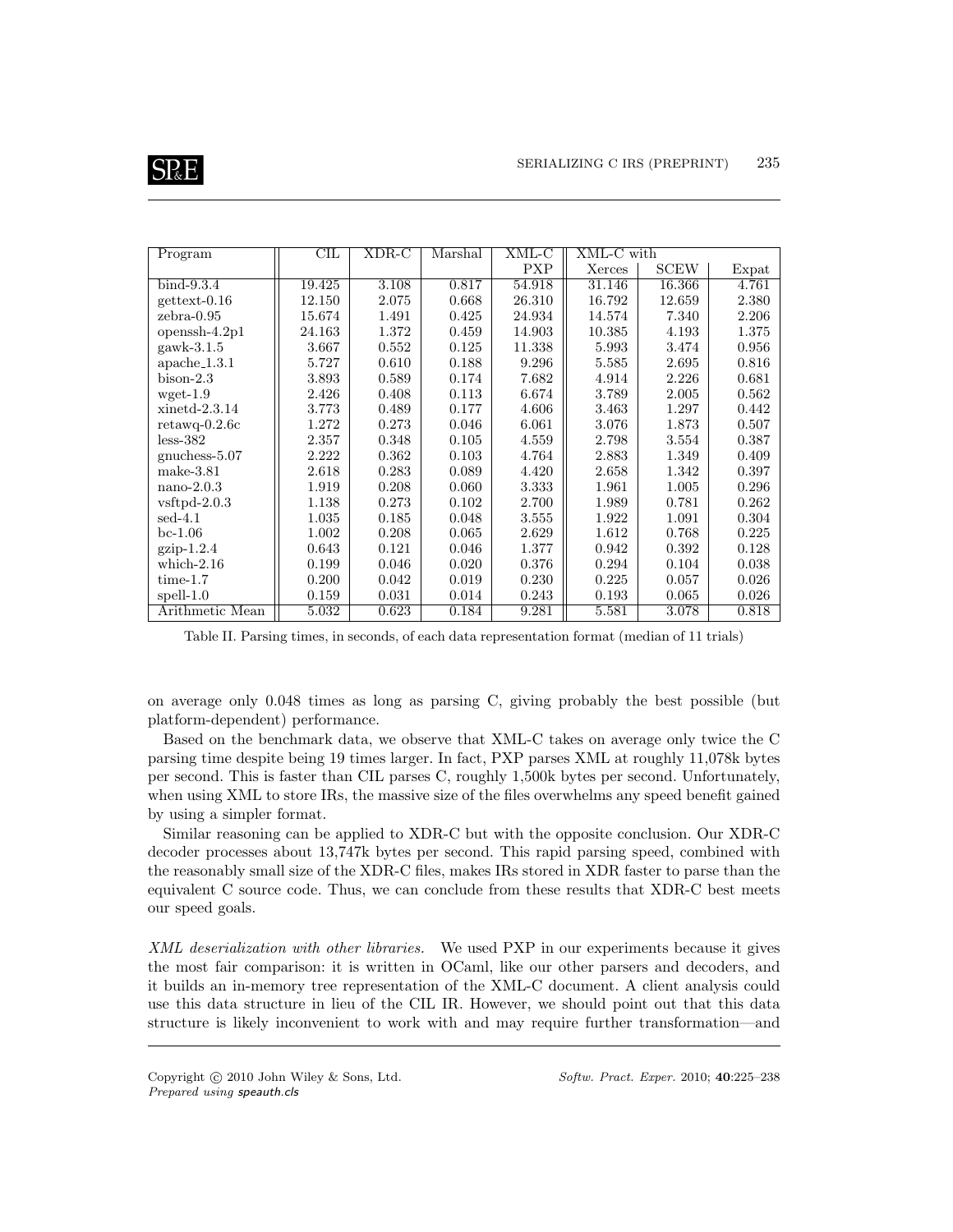



Figure 5. Deserialization times of each data representation format compared to the CIL parsing time

thus the times we report for PXP and other XML parsers are effectively lower bounds on the times that would be required in practice.

However, there are other, faster XML parsers available that are worth considering. The last three columns of Table II give the times for several parsers we benchmarked. Xerces [28] is a portable  $C_{++}$  XML parser with full DOM support developed by the Apache project. It is faster than PXP, taking 64% as long for parsing on average, but it is still slower than parsing with CIL. The Simple C Expat Wrapper (SCEW) [22] is faster than the CIL parser, but still not as fast as XDR-C. SCEW is built on top of Expat [6], which is a SAX parser, meaning it invokes programmer-provided callbacks during parsing. In SCEW, these callbacks are used to construct an in-memory representation of the XML tree. The rightmost column in Table II gives the deserialization times if we run Expat with empty callbacks, which takes approximately 26% of the SCEW time, suggesting that building the in-memory representation takes the majority of the time. Even without this critical step (since we expect most clients of this system to want an in-memory representation), Expat is still slower than XDR-C.

Considering the effects of  $I/O$ . A potential issue with the experimental results presented so far is that, since the files in our benchmark suite vary widely in size, disk access times could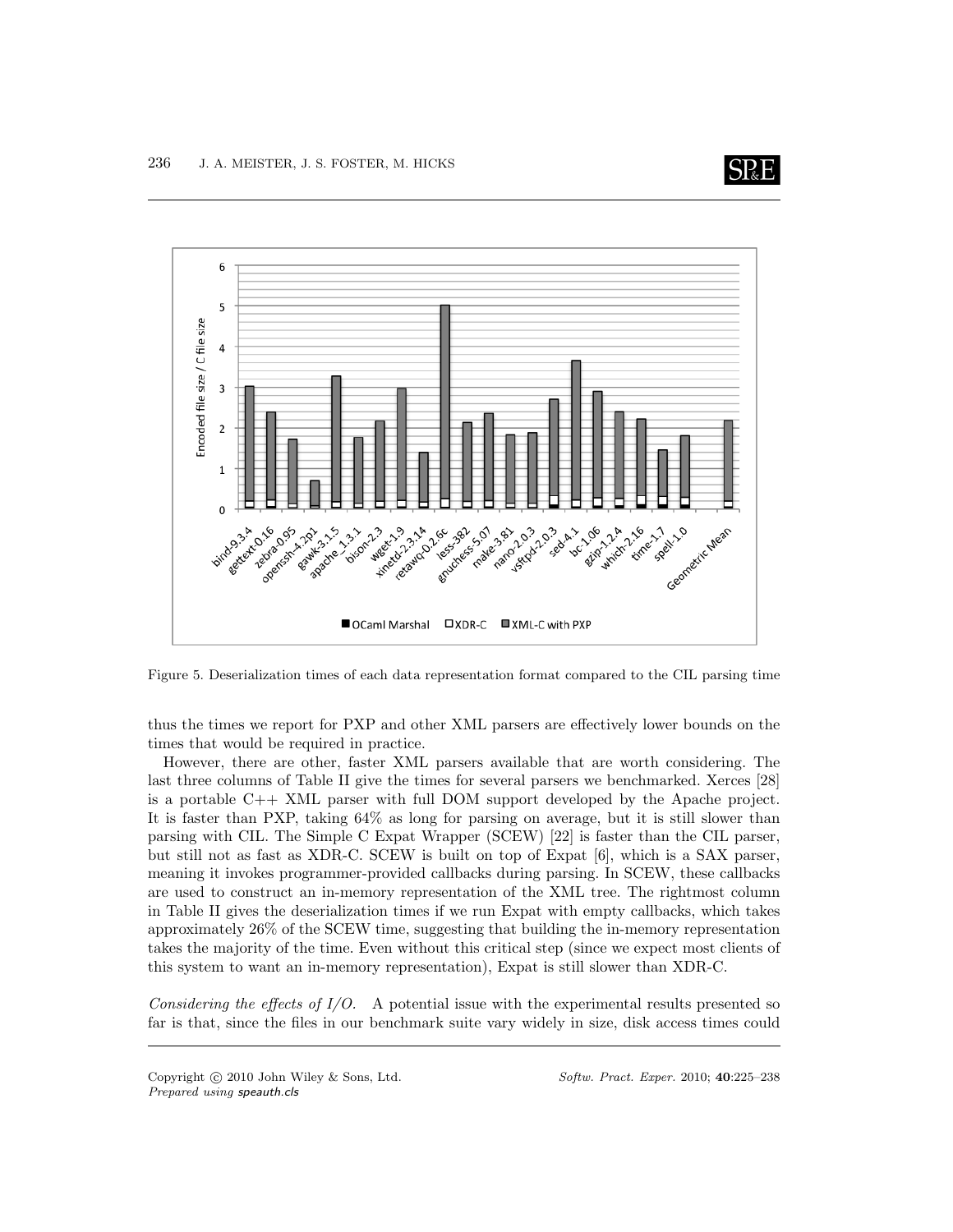

| Program                   | (CIL)<br>С | XDR-C | Marshal | $XML-C$ with |        |             |       |
|---------------------------|------------|-------|---------|--------------|--------|-------------|-------|
|                           |            |       |         | <b>PXP</b>   | Xerces | <b>SCEW</b> | Expat |
| $bind-9.3.4$              | 0.910      | 0.986 | 0.856   | 0.918        | 1.048  | 1.002       | 1.004 |
| $gettext-0.16$            | 0.912      | 1.003 | 0.819   | 0.910        | 1.024  | 1.006       | 1.002 |
| $zebra-0.95$              | 0.914      | 0.992 | 0.828   | 0.916        | 1.002  | 0.998       | 1.003 |
| openssh- $4.2p1$          | 0.900      | 0.993 | 0.837   | 0.917        | 1.005  | 0.999       | 1.000 |
| $gawk-3.1.5$              | 0.848      | 1.002 | 0.840   | 0.911        | 1.027  | 1.003       | 1.008 |
| $apache\_1.3.1$           | 0.907      | 1.007 | 0.814   | 0.897        | 1.061  | 0.995       | 1.002 |
| $bison-2.3$               | 0.905      | 1.007 | 0.862   | 0.905        | 1.009  | 0.998       | 1.006 |
| $wget-1.9$                | 0.902      | 1.007 | 0.832   | 0.910        | 1.001  | 0.990       | 1.005 |
| $xinetd-2.3.14$           | 0.911      | 0.994 | 0.797   | 0.914        | 1.006  | 0.995       | 1.005 |
| $retawq-0.2.6c$           | 0.895      | 0.963 | 0.935   | 0.924        | 0.998  | 0.985       | 1.002 |
| $less-382$                | 0.859      | 1.009 | 0.829   | 0.916        | 1.005  | 1.001       | 1.003 |
| $gnuchess-5.07$           | 0.899      | 0.975 | 0.845   | 0.906        | 1.004  | 1.000       | 1.002 |
| $make-3.81$               | 0.874      | 0.993 | 0.798   | 0.917        | 1.000  | 1.007       | 1.005 |
| $nano-2.0.3$              | 0.913      | 0.995 | 0.817   | 0.911        | 0.997  | 1.000       | 1.010 |
| $v$ sftpd-2.0.3           | 0.895      | 1.011 | 0.794   | 0.912        | 1.005  | 0.992       | 1.008 |
| $\mathrm{sed}\text{-}4.1$ | 0.880      | 0.957 | 0.833   | 0.915        | 1.006  | 0.984       | 1.010 |
| $bc-1.06$                 | 0.906      | 1.014 | 0.800   | 0.892        | 1.017  | 0.995       | 1.009 |
| $gzip-1.2.4$              | 0.813      | 1.041 | 0.783   | 0.904        | 1.005  | 1.000       | 1.008 |
| which- $2.16$             | 0.910      | 1.000 | 0.800   | 0.896        | 1.010  | 0.990       | 1.026 |
| $time-1.7$                | 0.880      | 1.000 | 0.789   | 0.900        | 1.000  | 1.018       | 1.000 |
| $spell-1.0$               | 0.868      | 1.000 | 0.857   | 0.901        | 1.005  | 1.000       | 1.000 |
| Geometric Mean            | 0.890      | 0.997 | 0.826   | 0.909        | 1.011  | 0.998       | 1.006 |

Table III. Parsing improvement due to RAM disk (RAM disk parse time / HD parse time)

be a significant contributing factor. Indeed, because XML files are generally much larger than XDR files, it is possible that the greater slowdown for XML is in large part due to disk access. To account for this possibility, we performed two additional sets of measurements. First, we performed the same set of experiments, but with each benchmark stored on and read from a 250 MB RAM disk. (Although this takes away from the amount of RAM available to our parsers, we did not observe any paging, so it is unlikely that they were affected.) Second, we compressed the benchmark files to reduce their on-disk size, and then performed our experiments while decompressing these files on-the-fly, during parsing. We find that neither the RAM disk nor on-the-fly decompression are effective at consistently reducing parsing times.

Table III presents the results of this repeated experiment as a ratio of RAM disk times to hard disk times, indicating how much the use of a RAM disk improved our parsing times. The results are varied: CIL and PXP parse in 0.890x and 0.909x their original times, while our XDR decoder is virtually unaffected, and OCaml's Marshal library experiences a larger 0.826x improvement. The size of a particular benchmark does not seem to be correlated with its improvement ratio. We suspect that unpredictable variance in disk seek times for different files is making it difficult to compare overheads. In any case, the speed increases from using a RAM disk are small.

In lieu of using a RAM disk, we could try to reduce I/O costs at the cost of increased computation by using on-the-fly (OTF) decompression. Our C source code and XML-C files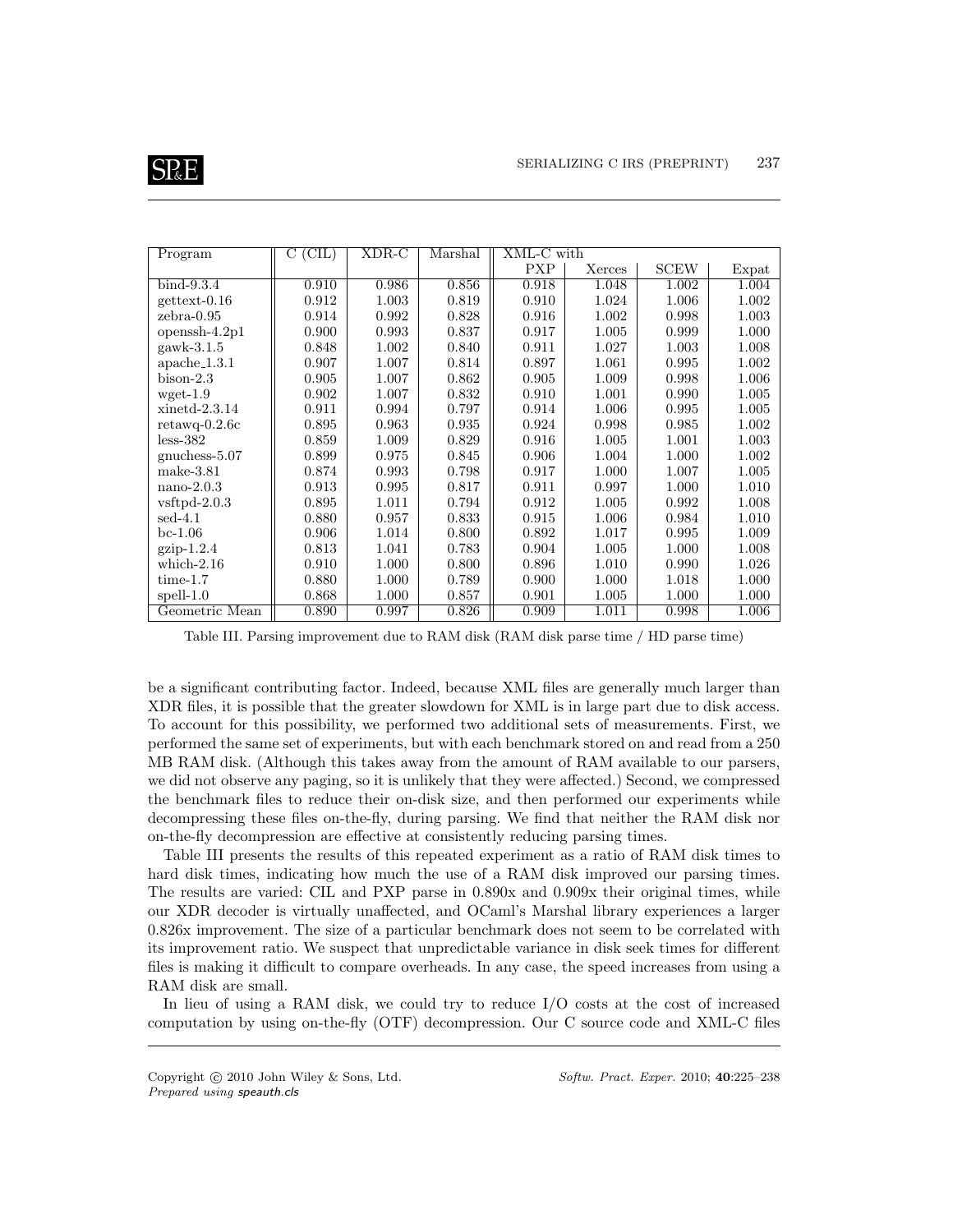

| Program                   | (CIL)<br>С | XDR-C | Marshal | XML-C with |        |             |       |
|---------------------------|------------|-------|---------|------------|--------|-------------|-------|
|                           |            |       |         | <b>PXP</b> | Xerces | <b>SCEW</b> | Expat |
| $bind-9.3.4$              | 0.941      | 1.474 | 1.618   | 0.953      | 1.057  | 1.099       | 1.304 |
| $gettext-0.16$            | 0.953      | 1.719 | 1.557   | 0.952      | 1.067  | 1.083       | 1.352 |
| $zebra-0.95$              | 0.937      | 1.499 | 1.562   | 0.949      | 1.056  | 1.099       | 1.291 |
| openssh- $4.2p1$          | 0.923      | 1.782 | 1.608   | 0.958      | 1.064  | 1.140       | 1.337 |
| $gawk-3.1.5$              | 0.865      | 1.246 | 1.544   | 0.942      | 1.052  | 1.090       | 1.311 |
| $apache_1.3.1$            | 0.934      | 1.579 | 1.548   | 0.932      | 1.060  | 1.109       | 1.314 |
| $bison-2.3$               | 0.940      | 1.649 | 1.638   | 0.945      | 1.056  | 1.116       | 1.307 |
| $wget-1.9$                | 0.933      | 1.466 | 1.558   | 0.944      | 1.053  | 1.090       | 1.299 |
| $xinetd-2.3.14$           | 0.949      | 1.834 | 1.525   | 0.964      | 1.068  | 1.160       | 1.371 |
| $retawq-0.2.6c$           | 0.909      | 1.059 | 1.696   | 0.956      | 1.054  | 1.065       | 1.298 |
| $less-382$                | 0.896      | 1.618 | 1.543   | 0.952      | 1.057  | 1.029       | 1.284 |
| gnuchess- $5.07$          | 0.936      | 1.539 | 1.553   | 0.942      | 1.058  | 1.113       | 1.306 |
| $make-3.81$               | 0.901      | 1.530 | 1.494   | 0.960      | 1.061  | 1.126       | 1.332 |
| $nano-2.0.3$              | 0.936      | 1.438 | 1.533   | 0.947      | 1.055  | 1.101       | 1.314 |
| $v$ sftpd-2.0.3           | 0.955      | 1.813 | 1.510   | 0.963      | 1.070  | 1.152       | 1.378 |
| $\mathrm{sed}\text{-}4.1$ | 0.901      | 1.292 | 1.521   | 0.950      | 1.059  | 1.082       | 1.316 |
| $bc-1.06$                 | 0.951      | 1.577 | 1.477   | 0.930      | 1.055  | 1.100       | 1.298 |
| $gzip-1.2.4$              | 0.860      | 1.752 | 1.435   | 0.948      | 1.068  | 1.148       | 1.328 |
| which- $2.16$             | 0.970      | 1.826 | 1.400   | 0.952      | 1.071  | 1.163       | 1.368 |
| $time-1.7$                | 0.940      | 1.905 | 1.421   | 0.974      | 1.062  | 1.263       | 1.385 |
| $spell-1.0$               | 0.925      | 1.839 | 1.429   | 0.955      | 1.073  | 1.185       | 1.308 |
| Geometric Mean            | 0.926      | 1.576 | 1.530   | 0.951      | 1.061  | 1.119       | 1.323 |

Table IV. Parsing improvement due to decomp. (OTF gunzip parse time / HD parse time)

are plain text, which compresses well, and the 32-bit alignment of XDR-C introduces many zero bytes that can be easily compressed. We have compressed all our benchmark files with the popular gzip [10] tool and repeated our experiments once more, modified so that these compressed files are read from disk and gunzipped in memory before being parsed.

The results, presented in Table IV, show that on-the-fly decompression does not improve parsing times; in fact, sometimes it degrades them. CIL and PXP do consistently show some minor improvement, but it is not enough to be noticeable in practice, even on large benchmarks. Our XDR decoder and OCaml's Marshal, however, are consistently negatively impacted. It is likely that, since the XDR-C and marshalled files are so small, the overhead of having to gunzip is visible, and it swamps out any improvement that may have been gained from compression. Note that this slowdown would also generally not be noticed, since XDR and Marshal take less than a second on most benchmarks with or without compression.

Serialization times. While our primary performance concern is deserialization time, and secondarily disk size, as a sanity check we also measured the time to parse our applications with CIL and then serialize them using each encoding format. Taking the median of three runs, we found that encoding XML-C imposes a 180% time overhead on CIL (that is, if it takes X seconds to parse a C source file, it takes an additional 1.8X seconds to write it out to disk as XML-C). Encoding XDR-C and OCaml's marshaling format adds just 3.3% and 1.6%,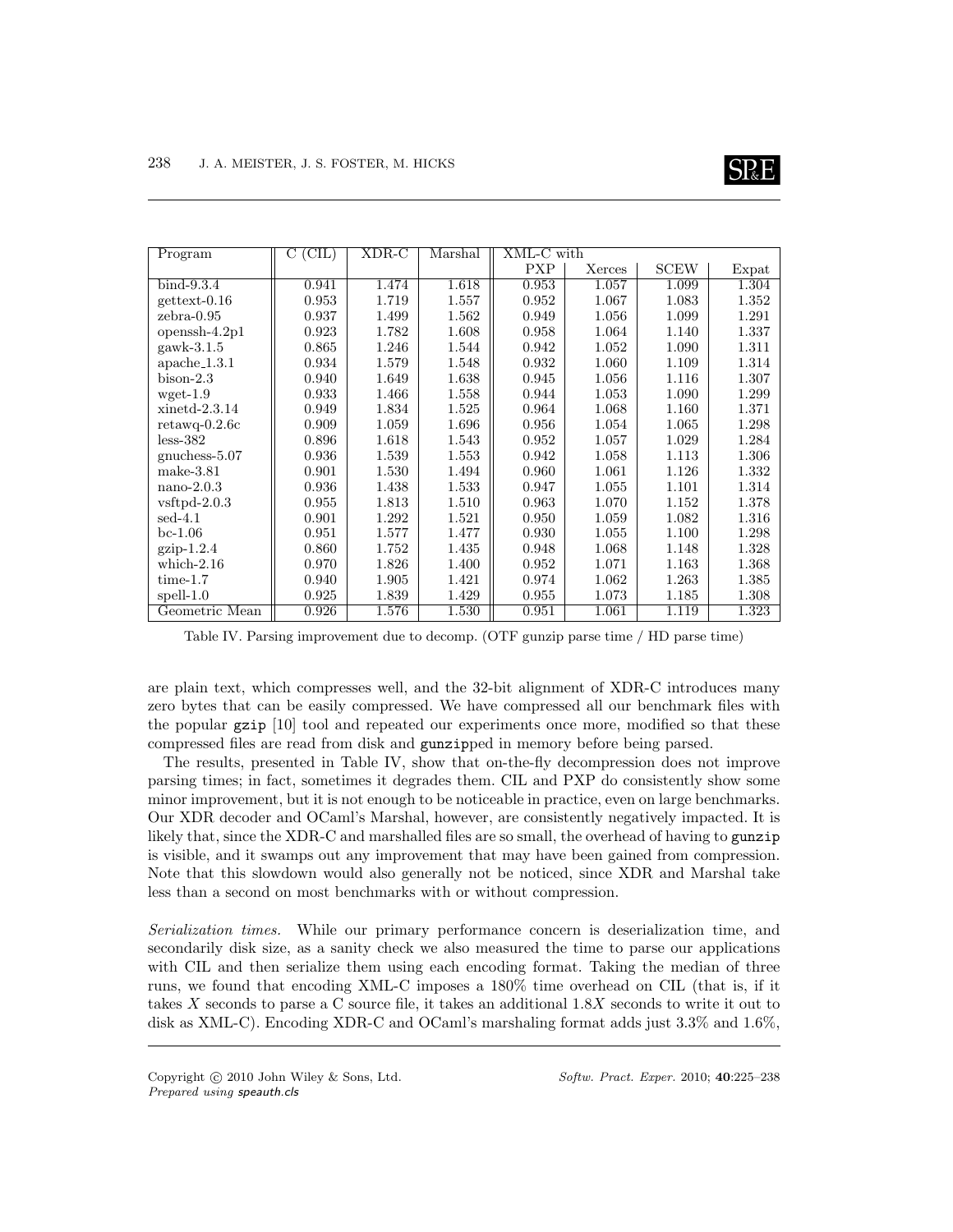respectively. We conclude that the overhead of using XDR is negligible and close to that of using OCaml's format, while XML files, due to their immense size, take a significant amount of time to write.

#### 4. Case Study: An Analysis Written in Ruby

Having demonstrated that our encoding is efficient, the next step is to show that it can be used to build useful tools, written in a variety of languages. The CIL OCaml implementation is quite mature, and many sophisticated C analysis tools have been written in OCaml that use it, such as CCured [14], Deputy [3], and Locksmith [17], to name just a few. Our work opens the possibility of using the CIL IR in languages other than OCaml. In particular, a program can be parsed using the OCaml CIL parser, serialized to disk using XDR-C, and then subsequently read in by an XDR-C parser written in another language. Because of XDR's regularity and simplicity, we expect this task to be straightforward, especially compared to writing a parser for C source syntax.

We implemented a simple XDR-C parser in the Ruby scripting language, and wrote several simple ctags-like analyses [7] that use it. Ruby lacks a generic XDR parsing library, so we built our built our XDR-C parser manually. Fortunately, this task was not difficult—our demonstration program is just under 2,400 lines of code in three Ruby files.

The first step, constructing a mapping from XDR primitive types to Ruby types, is simple in Ruby. The unpack method of the String class does almost all of the work for us. For example, to decode an XDR double, we read 8 bytes of input into a String and invoke unpack on it with the parameter "G", yielding the corresponding Ruby Float object. All the other primitive types are handled in the same way. Similar steps apply to any language that is capable of extracting integers, floating-point numbers, and so on from string data and converting them to the native representation of those types in that language. Arithmetic manipulations may be required in some cases (for instance, if native integers are not stored in big-endian byte order), but these are straightforward.

The second step, building a data structure to hold the IR, should be easy for any skilled programmer. The custom types in XDR-C are built using just three aggregates: arrays, structures, and discriminated unions. Almost all languages have conventional analogs for these forms. In Ruby, we have mapped XDR arrays to Ruby Arrays, XDR structures to Ruby classes (members of the structure become fields of the class), and XDR unions to Ruby inheritance from a common superclass. Once this higher-level mapping is decided upon, the conversion from XDR is mechanical; the data description file shows exactly what each custom type in the IR contains. To complete the decoder, we just need functions (likely recursive ones) to walk through the XDR file, applying the mapping to each type encountered.

Having built a decoder for XDR-C by following this method, we proceeded to add features to show how it might actually prove useful to Ruby programmers. Since we constructed a class hierarchy, we added a variant of the visitor pattern to traverse it. Using that, we implemented visitors to perform a few basic queries on the IR: print all the function calls in a given function, print all the calls to a given function that occur anywhere, find all the global variable uses in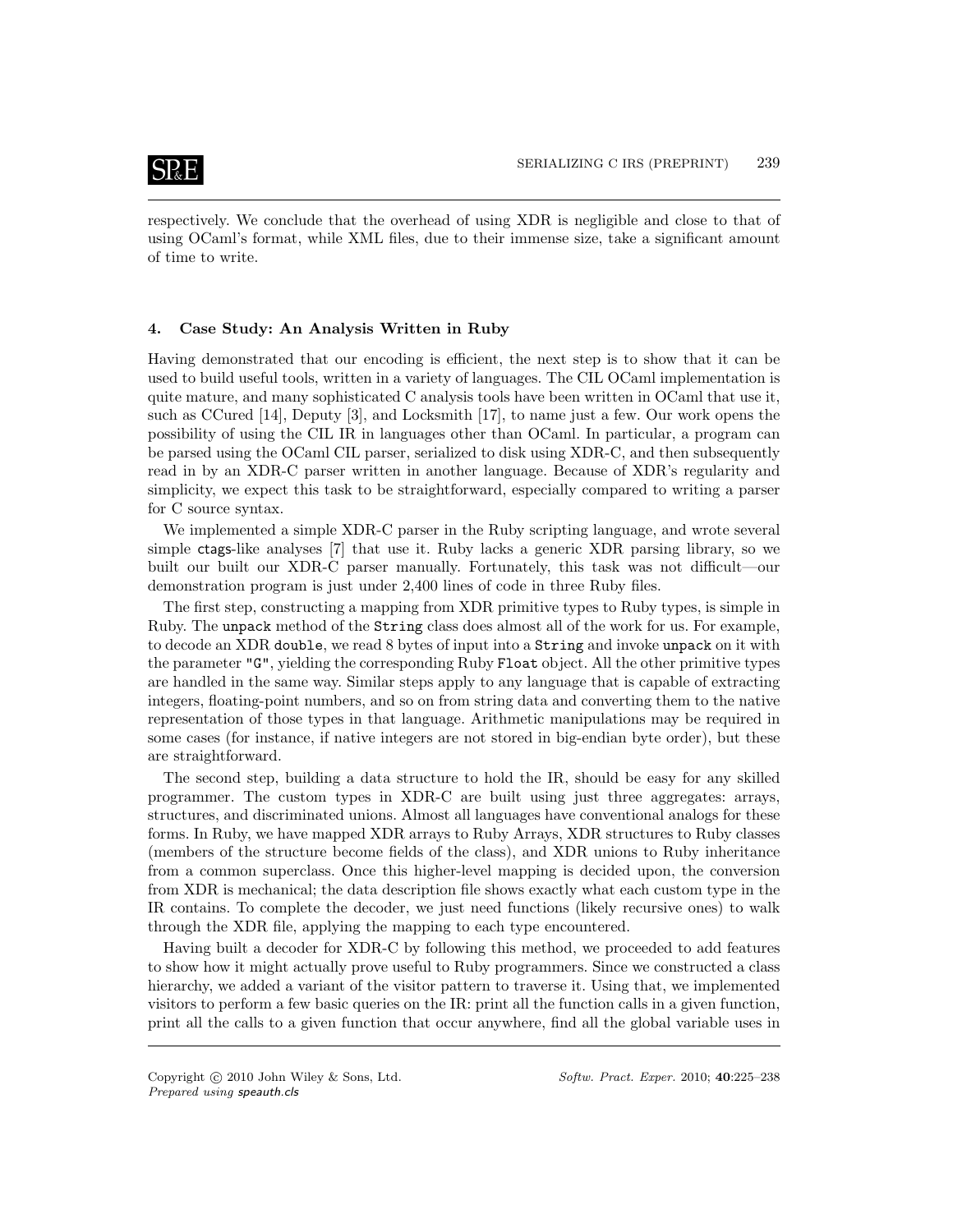

```
1 class CallsToFuncVisitor < NilVisitor
2 def initialize(func_name)
3 @func_name = func_name
4 \quad @func_calls = []5 \mid @current_func = ""
6 end
7
8 def visit_global(global)
9 if global.is_a?(AST::FuncDefn)
10 @current_func = global.name
11 else
12 | Ccurrent_func = ""
13 end
14 end
15
16 def visit_instr(instr)
17 if instr.is_a?(AST::FunCall) && instr.name.identifier == @func_name
18 file = instr.loc.file
19 line = instr.loc.line
20 @func_calls << "#{@current_func} @ #{file}:#{line}"
21 end
22 end
23 end
```
Figure 6. A Ruby visitor that finds all calls to a specified function

a given function, and print all the uses of a given global variable that occur anywhere. Similar features are available in ctags [7].

Figure 6 gives the complete code for a visitor that finds all the calls to a function. If an instance of this class is created by invoking CallsToFuncVisitor.new("foo"), it can be passed to the accept method at the root of our Ruby IR. Its field @func\_calls will then contain the function, file, and line number in which each call to foo appears in that program. The code simply keeps track of which function it has most recently entered, and when it encounters an instruction that is a function call to foo, it records that instruction's location. The visitor pattern takes care of traversing the IR and ensures that every instruction is visited and checked.

It should be easy to create additional visitors. Essentially, we have built a rudimentary framework for working with C IRs and made it available in Ruby, where no C parser exists or is likely to exist in the foreseeable future.

#### 5. Related Work

Persistent Storage of Parse Data Several applications are similar to ours in that they parse program source code to discover properties about it and then store those properties in files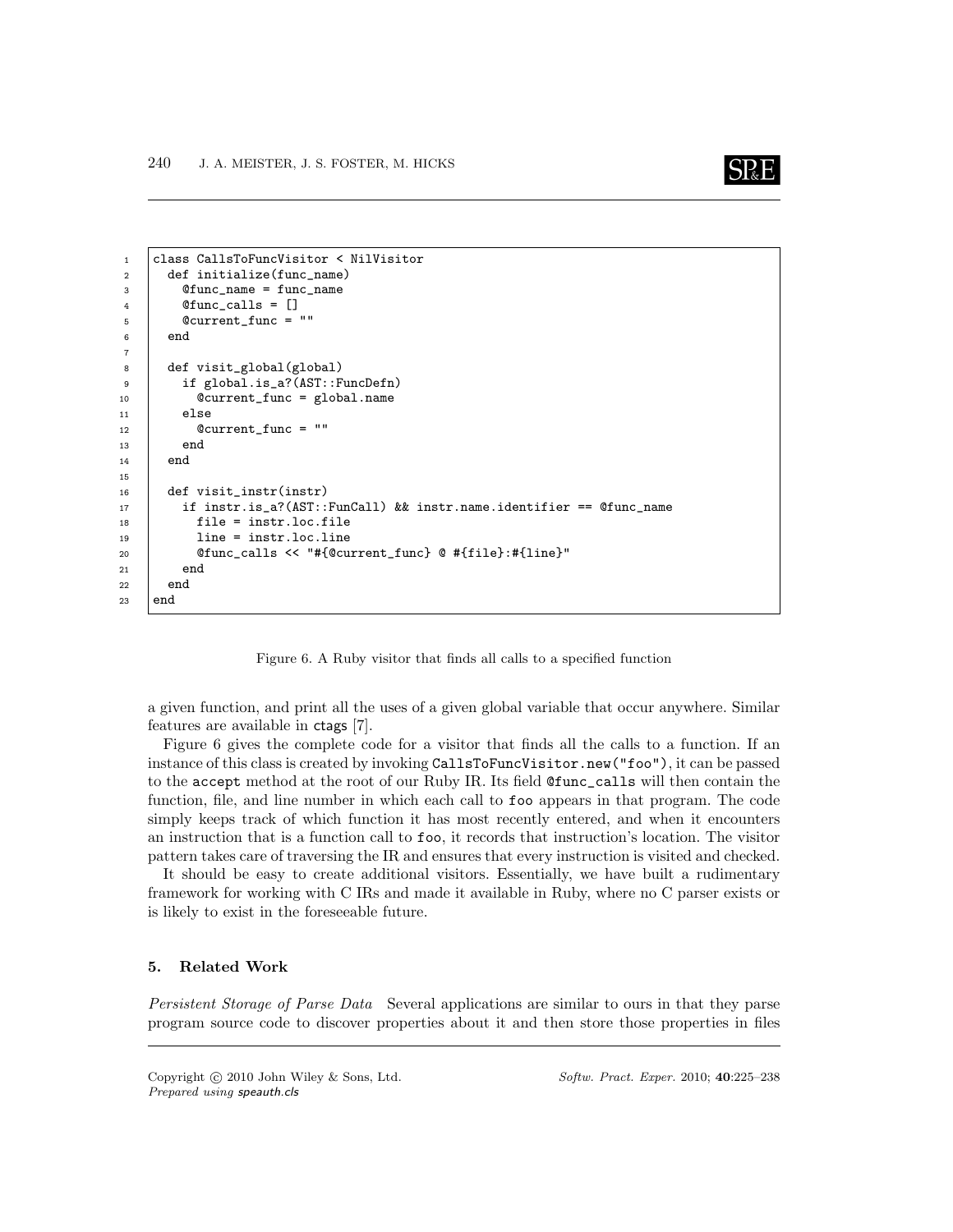## **SP**&E

on disk for repeated access later. Saturn [1], a software analysis tool, serializes C IRs as part of its tool chain. It stores relations garnered from parsed C code in syntax databases, and it then runs analyses over these databases, producing summary information and error reports. Saturn also uses CIL as its C front-end, and the information in the syntax databases is stored in OCaml's native (non-portable) marshaling format. The LLVM compiler infrastructure [12] generates bytecode in the LLVM virtual instruction set, a low-level object code representation which it stores on disk. This IR includes type and data flow information, but unlike CIL's IR, it does not maintain a very close relationship with the source program. LLVM is targeted to a different set of program analyses (e.g., compiler optimizations) than CIL's more high-level representation.

The classic source code browsing tools ctags [7] and cscope [4] both parse programs and store some basic data about them in persistent files. Ctags creates an index that locates important language objects in source files, which is typically used to help text editors search for those objects. Cscope also identifies items such as variable and function names and provides querying capabilities similar to our Ruby demonstration program presented in Section 4. Ctags has parsers for 34 programming languages, and cscope can support languages with a C-like syntax, since it uses a single fuzzy parser. Both of these tools have the advantage over CIL that they can handle non-preprocessed source code. However, none of the parsers in ctags or cscope are anywhere near as complex as a mature C parser intended for compilation or analysis, so the data that they store on disk is not as full and accurate as the IRs serialized by our system.

Tools to Simplify Analysis Authoring Several projects have the related goal of making it easier for developers to write custom analysis programs. The Program Query Language (PQL) [13] frees developers from having to work directly with a complicated IR to write their analyses. Instead, PQL provides its own high-level language in which users describe the code patterns that they wish to locate. PQL then automatically generates static and dynamic checkers for these patterns. GEN++ [9] similarly allows developers to build analysis tools using a custom domain-specific language designed for that purpose, and then it generates the actual analysis programs from these specifications. PQL and GEN++ represent an alternative approach to working with the IRs of complex parsing front-ends: automatically generate the actual analysis code to allow developers to work at a higher level.

#### 6. Conclusion

We have investigated on-disk language-independent representations of parsed C code toward the goal of writing efficient and portable C front-ends for analysis tools. We developed two serialization formats for CIL, a well-designed C intermediate representation, one format in XML (called XML-C) and the other in XDR (called XDR-C). We benchmarked the parsing speeds of both formats and found that XDR-C is efficient in time and space, while XML-C was generally inefficient, owing to the large size of XML data. Finally, we built a querying tool for C programs in Ruby using XDR-C. Thus we conclude that XDR-C meets our goals of efficiency and portability.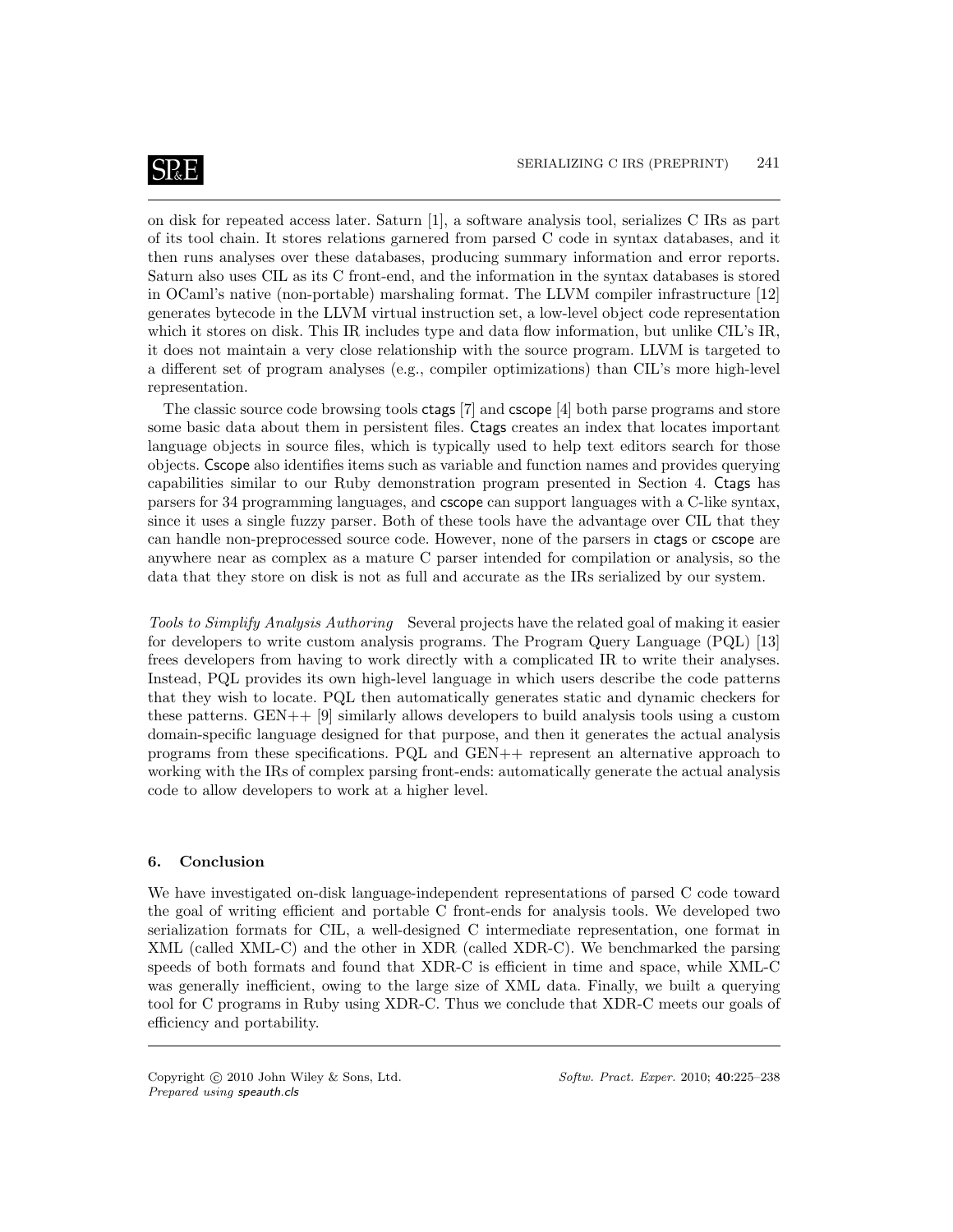

The insights we gained should be helpful to those exploring the problems of efficient, language-independent serialization of tree-like, structured data. We have made our code available at http://www.cs.umd.edu/projects/PL/scil/ in the hopes it will be useful for authors of C analysis tools. We believe that our approach can be easily extended handle C variants as well. For example, Frama-C [8] and Deputy [3] both extend C's source syntax to permit stronger forms of verification/safety-checking, and the extensions to XDR-C to serialize/deserialize these annotations would be straightforward.

#### ACKNOWLEDGEMENTS

This research was funded in part by a gift from Cisco Systems, Inc. Author Jeffrey Meister is currently a graduate student at UC San Diego, but this work was performed primarily while he was an undergraduate at the University of Maryland.

#### **REFERENCES**

- 1. A. Aiken, et al. An Overview of the Saturn Project. In PASTE, San Diego, CA, USA, 2007.
- 2. The Caml Language home page. http://caml.inria.fr/ [13 January 2009]
- 3. J. Condit, M. Harren, Z. Anderson, D. Gay, and G. C. Necula. Dependent types for low-level programming. In Proceedings of European Symposium on Programming (ESOP), Braga, Portugal, 2007.
- 4. Cscope page. http://cscope.sourceforge.net/ [29 April 2008]
- 5. EBML Technical Specifications. http://ebml.sourceforge.net/specs/ [5 May 2009]
- 6. The Expat XML Parser page. http://expat.sourceforge.net/ [7 April 2009]
- 7. Exuberant Ctags page. http://ctags.sourceforge.net/ [29 April 2008]
- 8. Frama-C page. http://frama-c.cea.fr/what is.html [20 January 2009]
- 9. GEN++ page. http://www.cs.ucdavis.edu/ devanbu/genp/ [29 April 2008]
- 10. GNU zip page. http://www.gzip.org/ [21 January 2009]
- 11. J.L. Hennessy and D.A. Patterson. Computer Architecture: A Quantitative Approach (4th edn). Morgan Kaufmann: San Francisco, 2007.
- 12. The LLVM Compiler Infrastructure Project page. http://llvm.org/ [4 May 2009]
- 13. M. Martin, B. Livshits, and M.S. Lam. Finding Application Errors and Security Flaws Using PQL: a Program Query Language. In OOPSLA, San Diego, CA, USA, 2005.
- 14. G. C. Necula, J. Condit, M. Harren, S. McPeak, and W. Weimer. CCured: Type-Safe Retrofitting of Legacy Software. TOPLAS, 27(3):477–526, May 2005.
- 15. G. C. Necula, S. McPeak, S. P. Rahul, and W. Weimer. CIL: Intermediate Language and Tools for Analysis and Transformation of C Programs. Lecture Notes in Computer Science, 2304:213–228, 2002.
- 16. Ocamlnet page. http://projects.camlcity.org/projects/ocamlnet.html [29 April 2008]
- 17. P. Pratikakis, J. S. Foster, and M. Hicks. Locksmith: Context-Sensitive Correlation Analysis for Race Detection. In PLDI'06, pages 320–331, Ottawa, Canada, June 2006.
- 18. PXP page. http://projects.camlcity.org/projects/pxp.html [29 April 2008]
- 19. RFC 4506: External Data Representation Standard page. http://tools.ietf.org/html/rfc4506.html [29 April 2008]
- 20. RFC 4506: External Data Representation Standard page, section 5, item 4. http://tools.ietf.org/html/rfc4506.html [29 April 2008]
- 21. RFC 4506: External Data Representation Standard page, section 1. http://tools.ietf.org/html/rfc4506.html [29 April 2008]
- 22. SCEW Simple C Expat Wrapper page. http://www.nongnu.org/scew/ [7 April 2009]
- 23. SLOCCount page. http://www.dwheeler.com/sloccount/sloccount.html [29 April 2008]
- 24. G. Stolpmann, personal correspondence, July 2007.
- 25. W3C XML page. http://www.w3.org/XML/ [29 April 2008]
- 26. W3C Binary Characterization. http://www.w3.org/TR/xbc-characterization/ [29 April 2008]